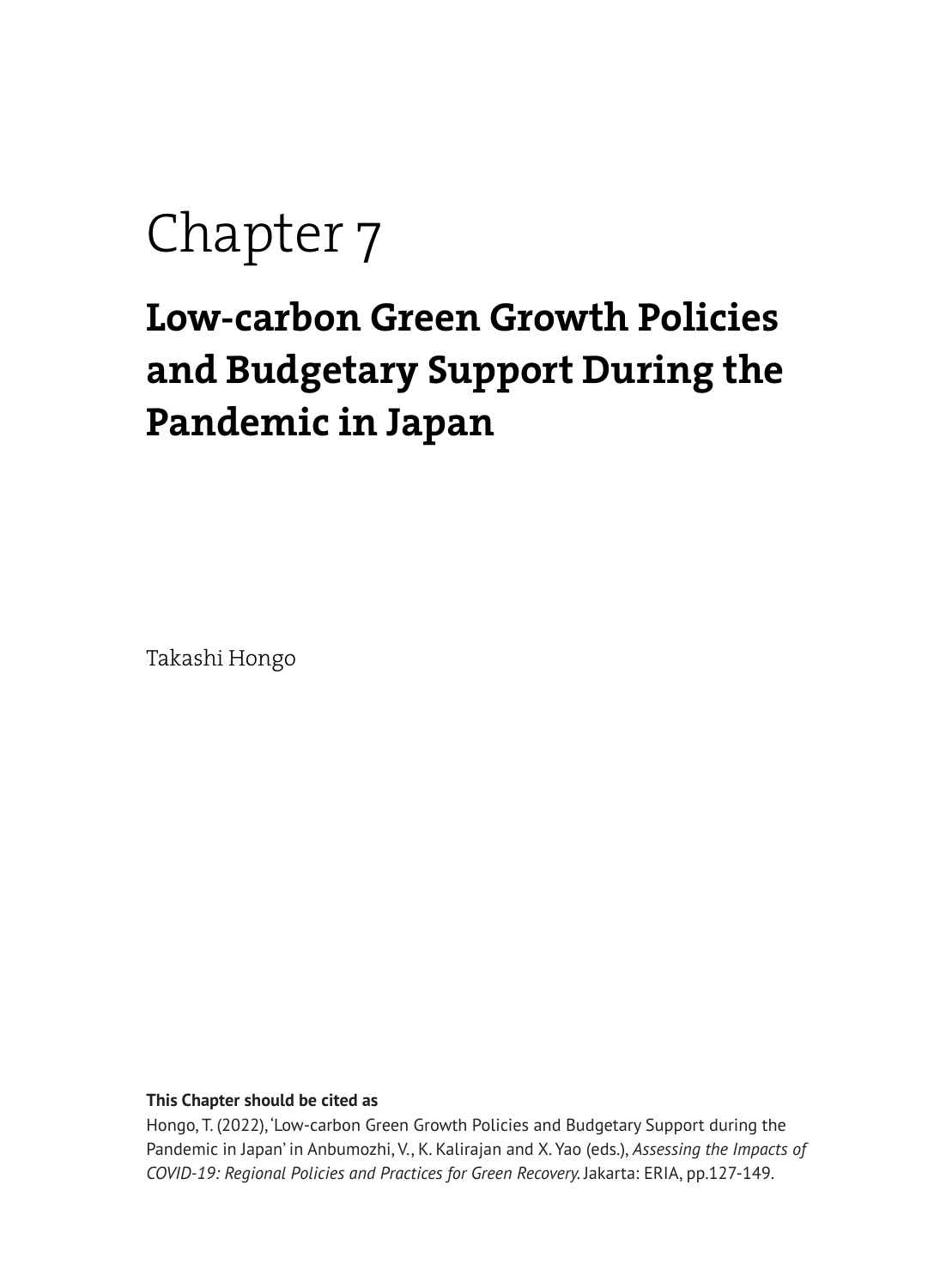# Chapter 7

**Low- carbon Green Growth Policies and Budgetary Support During the Pandemic in Japan**

Takashi Hongo

Mitsui & Co. Global Strategic Studies Institute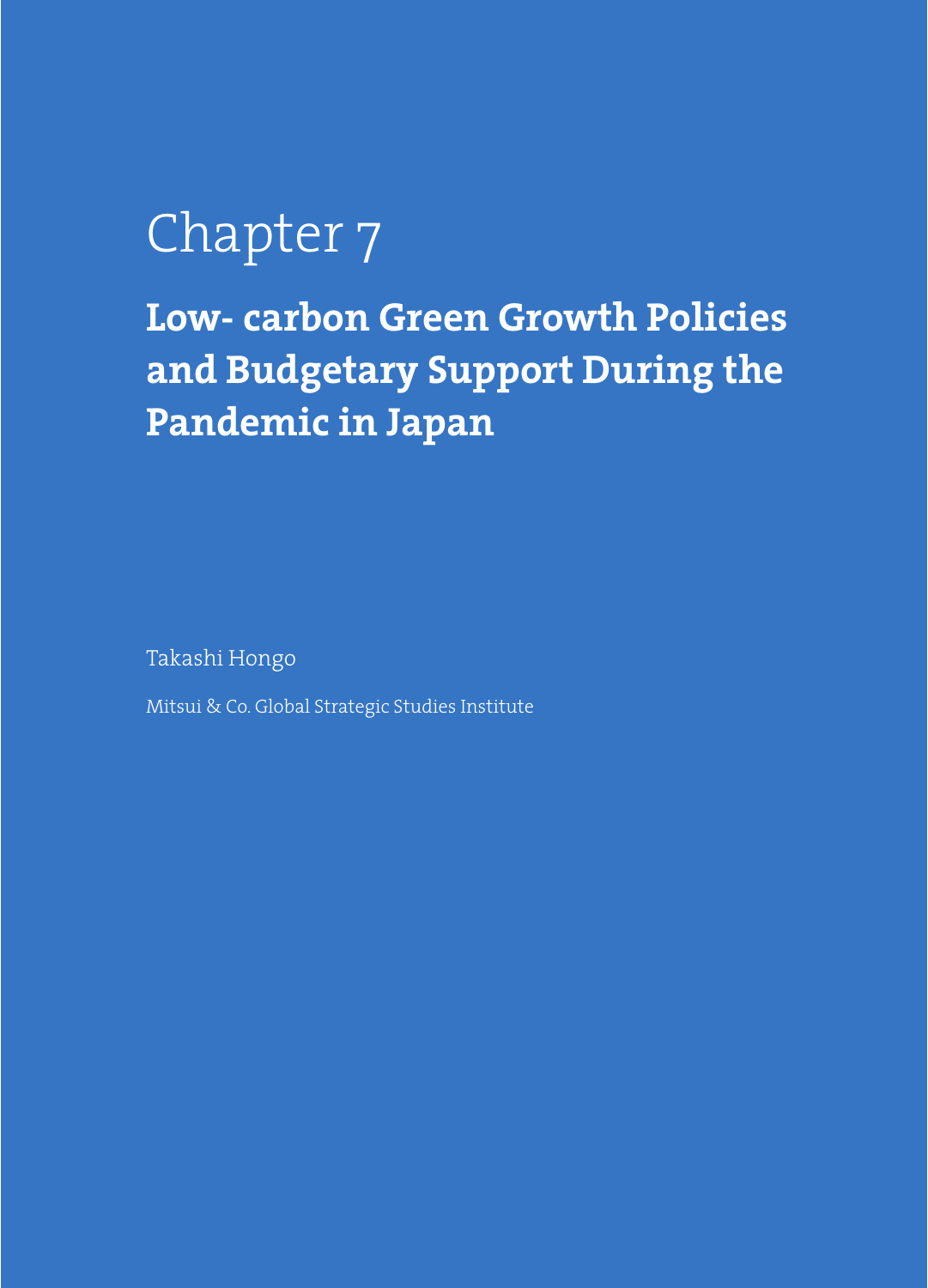# **Chapter 7: Low-carbon Green Growth Policies and Budgetary Support During the Pandemic in Japan**

| 1. Setting the Scene: From pandemic crisis to system change | 129 |
|-------------------------------------------------------------|-----|
| 2. Low-carbon Green Growth During the Pandemic: Changes     |     |
| in policy and budgetary and non-budgetary support before    |     |
| the COVID-19 outbreak and from March 2020                   | 133 |
| 3. Composition of Recovery and Stimulus Packages            | 137 |
| 4. Post-crisis Design of a Green Stimulus for ASEAN+6       | 141 |
| 5. Game-changing Recommendations for ASEAN+6                | 147 |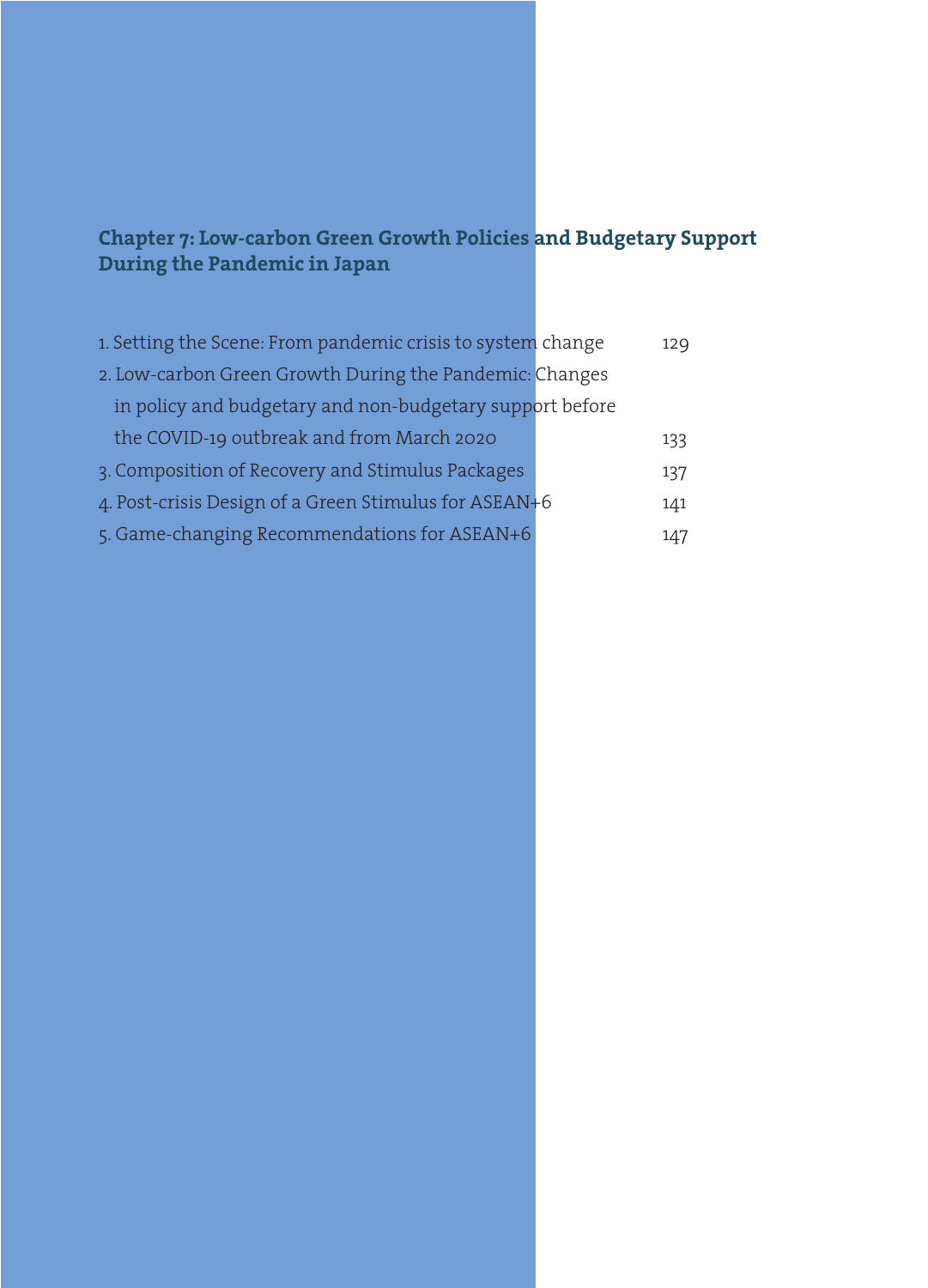# **1. Setting the Scene: From pandemic crisis to system change**

# **1.1. The pandemic crisis and infection control measures**

The first Japanese case of COVID-19 was reported on 26 January 2020. The person was a returnee from Wuhan, China. Then, on 28 January, the infection of a bus driver who worked for a tourist group from Wuhan was reported and was the first infection that occurred in Japan.

Japan did not enforce lockdowns, but the government and local governments made efforts to prevent the spread of infection through the isolation of people testing positive for COVID-19 and by asking people to voluntary refrain from going out. When infections spread explosively, the government requested a temporary schools closure on 27 February and announced the State of Emergency Declaration on 7 April. Instead of using lockdowns, the government and local governments have urged companies and citizens to voluntarily avoid the '3Cs': confined spaces, crowded spaces, and close contact. This is not compulsory, but people's behaviour has changed significantly. Looking at the yearon-year weekly change in the rate of grocery sales at supermarkets and convenience stores, it increased by more than 20% during the temporary school closure period in February, and it continued at more than a 20% increase during most of the emergency declaration period

 $(METI, 2020).$ <sup>1</sup> This number indicates how many people were staying at home. An interesting observation is that grocery sales increased when the Governor of Tokyo mentioned the possibility of a lockdown at the end of March, prior to the announcement of the State of Emergency Declaration, but was down some 10% when the government was considering a cancellation of the emergency declaration.

The number of new infections per day was over 700 but began to decline afterwards. This was the first wave. In early July, the number of infections increased again and reached around 2,000 people per day, but due to the call for self-restraint, the number gradually decreased. This is understood as the second wave.

However, in mid-November, the number of new infections started increasing again. The government decided to control the movement of people across prefectures on 28 December and on 8 January 2021 declared a State of Emergency Declaration for the Tokyo Metropolitan City and three prefectures. It was planned to be ended on 7 February but extended to 21 March. This is considered the third wave. Infection numbers increased again in April in Tokyo and other prefectures and a State of Emergency Declaration was started on 25 April and ended on 20 June 2021. This is understood as the fourth wave.

<sup>1</sup> Point-of-sale data, which are released 1 week late, are available on the digital data platform.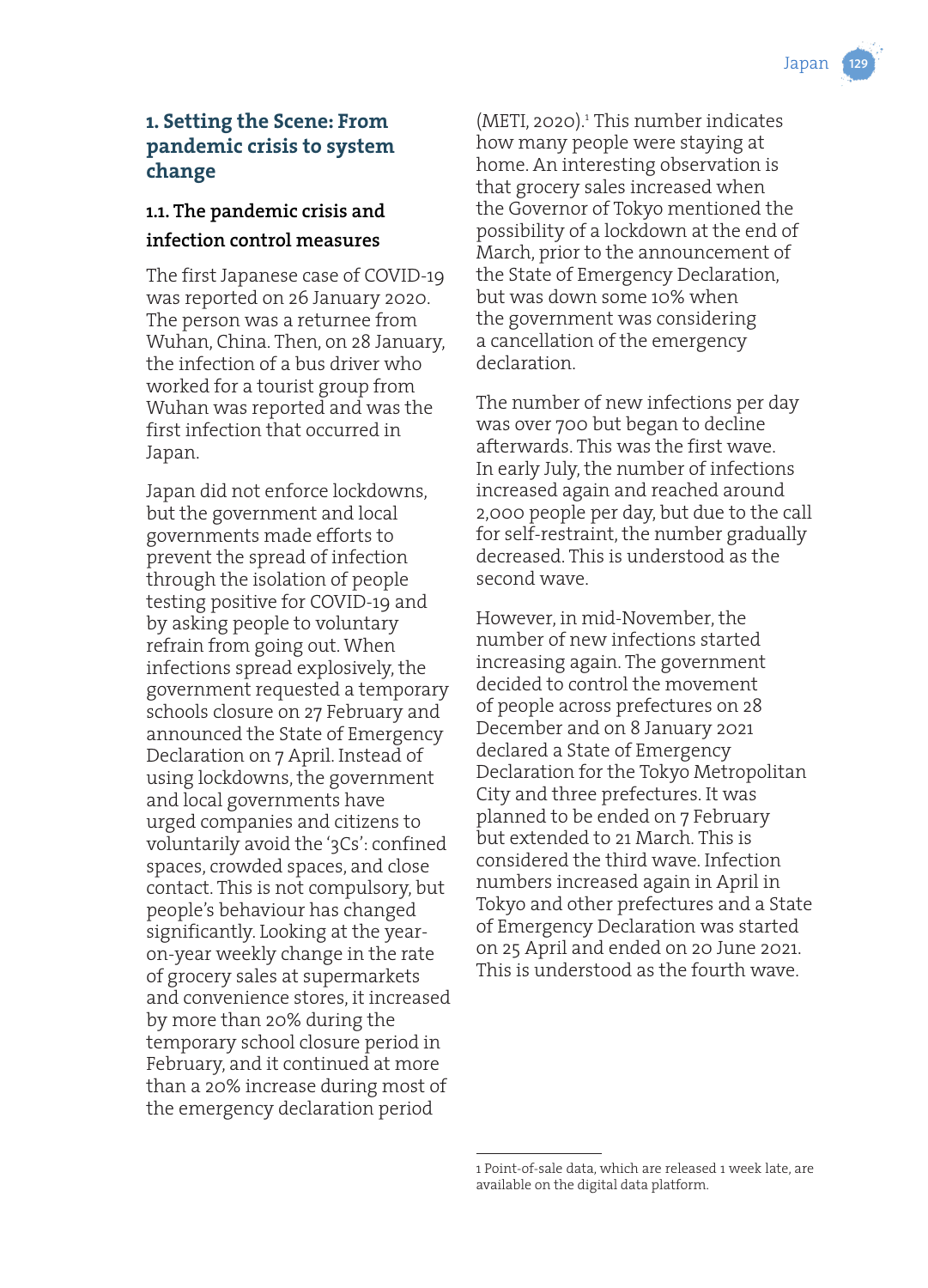The lessons from Japan are that lockdowns were not forced but a voluntary approach was effective to control infections to some extent. People had enough information to change their behaviour through their own decisions. Information is important for behaviour change, and digital data will be useful for implementing policy in a timely manner.

However, if voluntary control is too long, some people will not be able to endure it economically or psychologically. In the fourth wave, its effects diminished compared to the previous waves. Vaccines are indispensable for the control of COVID-19. The government has secured sufficient volumes of vaccines, and local governments will implement vaccination. Vaccination started from medical staff in March 2021 and was



**Figure 7.1 Number of COVID-19 Infections, January 2020–June 2021(as of 6 January 2021)**

Source: Ministry of Health, Labor and Welfare (2021).

followed by vaccination of the elderly. Prime Minister Suga explained that vaccination for everyone who wants to be vaccinated will be completed by October or November 2021.

#### **1.2. Emergency economic measures**

Economic activity declined due to restrictions on going out. As an emergency measure, ¥100,000 was given to all citizens in June, and economic compensation was

paid to restaurants and other businesses subject to restrictions on business hours. However, with the prolonged restrictions, there have been increasing demands that the economic compensation is insufficient, and with the increasing unemployment of nonregular workers, additional relief measures are becoming necessary.

On the other hand, some businesses, such as those related to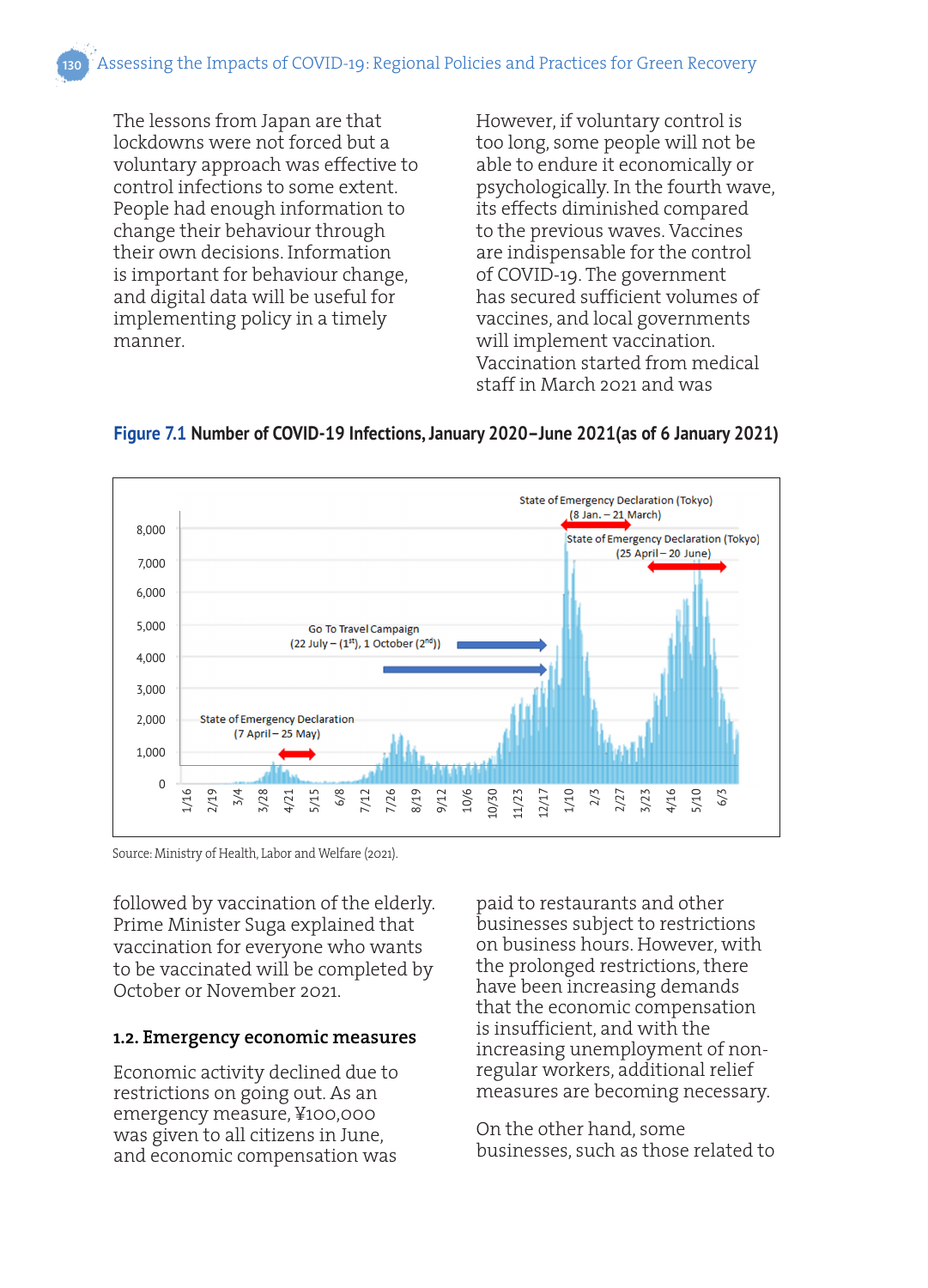online shopping, digital devices to support telecommuting, consumer electronics, and food delivery and sales, have seen extremely high increases in sales due to the restrictions on going out and increases in remote work. The need for appropriate financial support is becoming more complex.

The service sector, particularly tourism, has been most severely affected. The government launched the 'Go to Travel' campaign in July 2020 to stimulate travel and travel-related consumption, including eating and drinking. The campaign was intended to both support the seriously affected sector as an emergency measure and to stimulate the economy by increasing consumption as a measure for a ripple effect.

However, in mid-November, the number of new infections began increasing again. The government decided to suspend the Go to Travel campaign and restrict the movement of people across prefectures on 28 December. It is clear that when the number of infections increased, the economic stimulus was stopped. A 'stop and go' policy implementation was inevitable. Key for this approach was the timely manner of the monitoring of infections being operated by municipalities. The Japanese government restructured health centres operated by municipalities and cut their budgets in order to cope with the budget deficit, and there are policy arguments that a review of the public health system is needed following the experience of COVID-19.

## **1.3. Economic impact**

#### **a. Economic growth**

Gross domestic expenditure dropped to -1.8% in January–March 2020 and decreased further to -10.3% in April– June 2020 (year-on-year percentage change) (JCER 2021). Economic recovery started in July 2020 and, therefore, April–June is thought to be the bottom. Because of the medical system in place, Japan's economy is understood to have gradually recovered from mid-2020. GDP dropped by 4.8% in 2020 and is forecast to grow by 3.3% in 2021 (IMF 2021).

#### **b. Uneven impacts on employment**

The number of unemployed increased from April 2020 and approached 200,000 in May 2020 compared to 160,000–170,000 during 2018–2019. Since then, it has remained high at around 200,000, even in 2021. The unemployment rate jumped to 2.9%–3.1% from May 2020 but was still lower than its levels in 2009 and 2010 during the financial crisis period. Many companies have maintained employment through various support programmes and still need these measures.

Overall, the increase in unemployment has been somewhat contained, but its impacts have been uneven. Unemployment is greater in the service sector, such as in hotels and restaurants, than in the manufacturing sector, and the impacts on non-regular employees are larger than for regular employees. The share of non-regular female employees is much higher than for men, so the impact on female workers is bigger.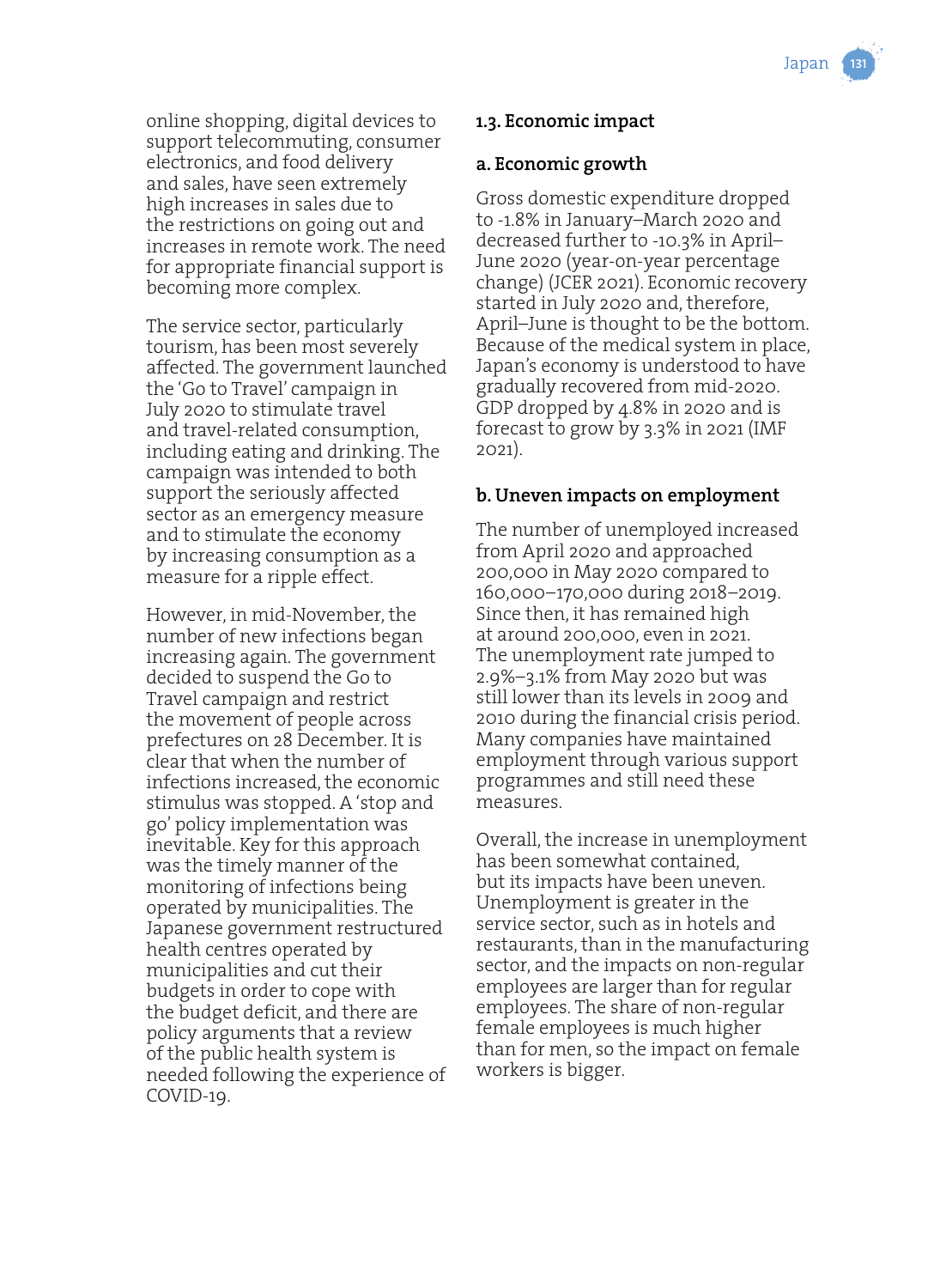In Japan, labour market liberalisation policies have been in place for improving the competitiveness of industry, but in situations such as the COVID-19 crisis, vulnerable workers tend to be more affected, confirming the need for safety nets.

### **c. Impacts on the supply chain**

With regard to the supply chain for energy and resources, the mechanisation of the value chain is progressing, and no significant impacts have been observed, including on imports (as of 25 June 2021). Regarding the trade of final products and parts, imports from China, Thailand, and other countries are delayed, leading to shortages of some goods. However, overall, there has been no big impact because demand for many products has been decreased by self-restraint.

However, the security of the supply chain has become an issue. This was caused by the shortage of medical products in the first half of 2020 due to the heavy reliance on imports. Medical products, such as masks and alcohol disinfectant, disappeared from stores and some hospitals had to restrict to receiving new patients due to the shortage of medical goods, such as protective clothing and disinfectant. This became a serious social problem, and the government banned the resale of these goods at higher prices through online shops and supported the production of masks, ethanol, and disinfecting protective clothing, etc. in Japan. In addition to these consumer medical goods, shortages of advanced medical equipment, such as respirators known as ECMO, led to serious bottlenecks. The government implemented countermeasures for infection, such as securing vaccines and medical equipment, as a part of national security.

The system for collecting and incinerating medical waste and personal anti-infection products functioned well by using the existing medical waste treatment system, which is operated privately but regulated by municipalities. Therefore, medical waste was not a problem.

#### **d. Digitalisation as an indispensable tool**

The importance of digitisation has been reaffirmed during the pandemic. Many companies moved smoothly to using online systems, and telecommuting became common. On the other hand, the delay of digitalisation was noticeable in the government sector and in education. The lack of equipment and experience became apparent, and countermeasures were taken, such as the distribution of tablet computers to schools for online education. Vaccinations, which began in April 2021, are administered by local governments, but local governments have lagged behind in digitalisation, and delays in managing the ordering of vaccinations have been noticeable and criticised. The Digital Agency for pushing a digital government has been announced by Prime Minister Suga and will start in September 2021. But the environment for the digital telecommunication network is not enough for large-scale use, and this is a bottleneck. This reconfirms the need for improvement in the telecommunication infrastructure.

In addition, in order to balance infection protection and the economy, it is necessary to undertake a 'stop and go' policy. New tools, such as POS data, for knowing consumers' activities and mobile GPS data for tracking the movement of people, can be very useful in accelerating or suspending economic measures in a timely manner.

The delay in digitalisation has been a major problem in Japan, but COVID-19 is pushing digital transformation.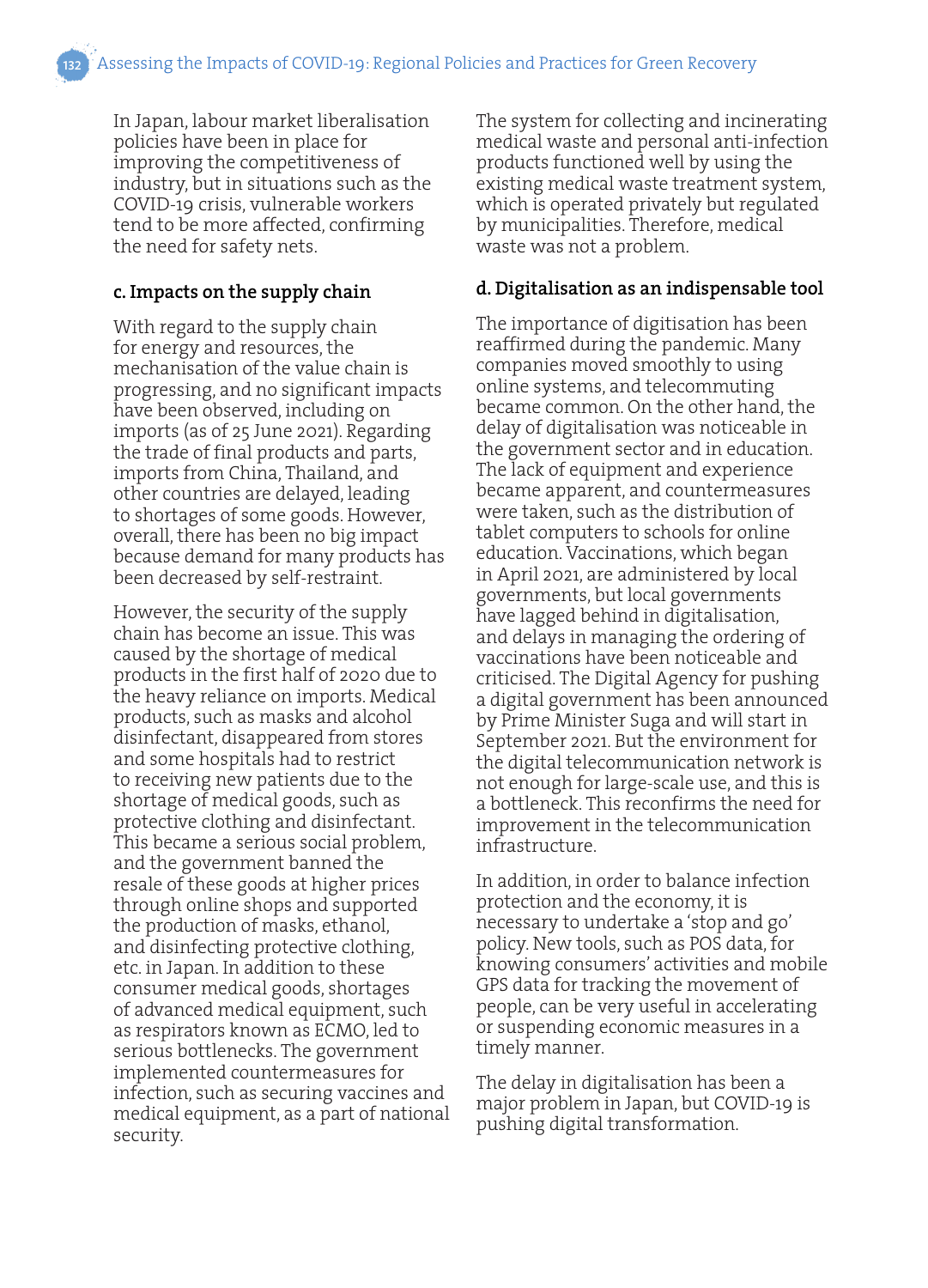

| Table 7.1 Long-term Outstanding Issues for Japan |  |  |  |
|--------------------------------------------------|--|--|--|
|--------------------------------------------------|--|--|--|

| Long-term outstanding issues                                                                                                         | <b>Impacts of COVID-19 and countermeasures</b>                                                                                                                                                          |
|--------------------------------------------------------------------------------------------------------------------------------------|---------------------------------------------------------------------------------------------------------------------------------------------------------------------------------------------------------|
| Revitalisation of the local economy<br>- Increase in the gaps between local areas and Tokyo<br>because of the concentration in Tokyo | - Serious impacts on inbound tourism, affecting the<br>revitalisation of the local economy.                                                                                                             |
| Promotion of the digital economy<br>Digitalisation as a key for growth strategy                                                      | - Slow progress in government was a bottleneck.<br>Digitalisation is planned to be pushed by the<br>Digital Agency.                                                                                     |
| Elimination of disparities in income and education<br>- Negative impacts from labour market liberalisation                           | - Much bigger impacts on vulnerable people and<br>the necessity of a safety net system have been<br>reconfirmed.                                                                                        |
| Transformation of the energy system and climate change<br>Energy market reformation for a net zero emission<br>society               | Risk of delay due to budget constraints for the<br>science and technology support programme and<br>private R&D investment.                                                                              |
| Financial sector reform<br>- Reform is needed under less demand and a saving<br>surplus, particularly for regional banks             | - Liquidity was supplied quickly by banks and a<br>safety net function for small and medium-sized<br>enterprises and the local economy was confirmed.<br>- Risk of non-performing assets is increasing. |
| Rebuilding of the government budget deficit<br>- Primary balance by 2025                                                             | - ¥57.8 trillion additional government bond issuances<br>(outstanding will be ¥1,125 trillion at the end of<br>FY2020). Delay in realising a primary balance.<br>Fiscal system reform is needed.        |

Source: Author.

#### **1.4. Concerns for long-term impacts**

Long-outstanding issues, such as disparities in income and education and the delay in digitalisation, have been highlighted by the pandemic. Some issues, like digitalisation, will be pushed by the COVID-19 countermeasures, but others, like disparity, are becoming more serious. In addition, many issues were suspended during the crisis. Economic recovery and post-COVID-19 growth strategies need to address these challenges.

## **2. Low-carbon Green Growth During the Pandemic: Changes in policy and budgetary and non-budgetary support before the COVID-19 outbreak and from March 2020**

#### **2.1. Economic outlook**

The peak of the second wave was June or July 2020, but the pandemic was still not over. Since the cancellation of the Declaration of Emergency, the government has been trying to balance the economy and COVID-19 control measures, particularly the revitalisation of the service industry, which was most severely depressed. The Go to Travel campaign, which provides subsidies for travel, is an example.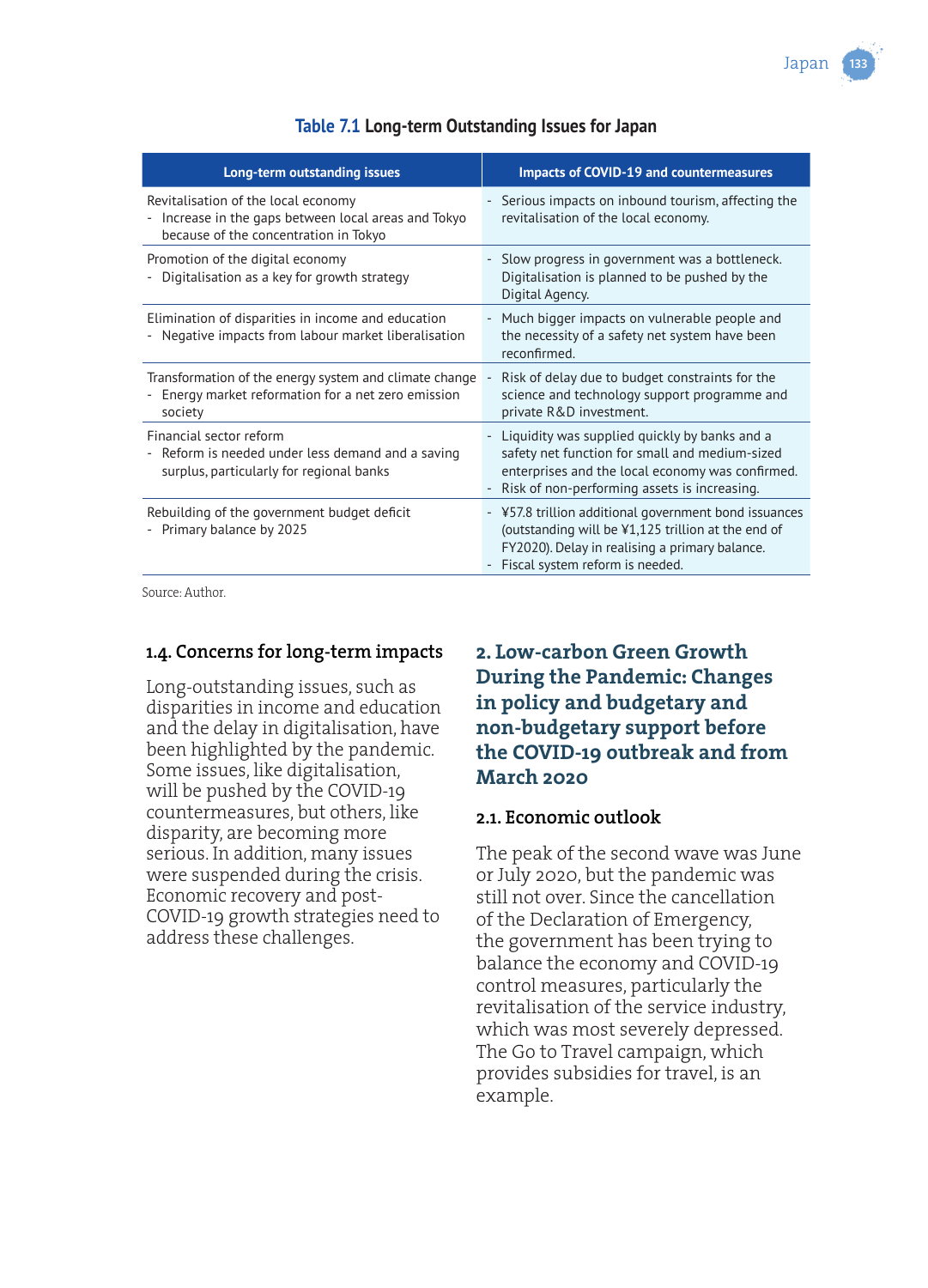| <b>FY 2020</b> | <b>FY 2021</b> | Apr/Jun<br>2020 | <b>Jul/Sep</b><br>2020 | Oct/Dec<br>2020    | Jan/Mar<br>2021 | Apr/Jun<br>2021 | Jul/Sep<br>2021 |
|----------------|----------------|-----------------|------------------------|--------------------|-----------------|-----------------|-----------------|
| $-4.6$         |                | $-10.1$         | $-5.6$                 | $-1^{\frac{1}{2}}$ | $-1.6$          | 7.9             | 4.7             |

#### **Table 7.2 Economic Growth Outlook**

Note: April 2020–March 2021 show the actual statistics. The quarters show the year-on-year statistics. Source: JCER (2021).

A big economic stimulus is needed, but a 'stop and go policy' has been necessary to attempt to contain the pandemic.<sup>2</sup>

Before the COVID-19 crisis, the government expected economic growth in 2020 to be 1.4%, but in July 2020, the government revised the growth rate to -4.5% in 2020 and 3.4% in 2021. The Japan Center for Economic Research (JCER), a leading private research institute in Japan, forecast 7.9% growth for April–June 2021 and 5% growth in FY2021. However, the growth rate will be lower if the vaccination process is delayed.

# **2.2. Impact on industry and the energy sector**

The industrial production index dropped to -20.3% in April–June 2020 (year-on-year) but the annual average recovered to -9.5% in 2020 and 11.2% in 2021. Energy and resource imports declined; for instance, in May, oil imports fell to about two-thirds of the 2019 average, and coking coal imports dropped to -20%. But now, these imports are recovering, and symptoms of structural change have not been observed at this point.

In the electric power sector, demand in April and May 2020 was lower than

2 Japan hosted the Olympics, which were postponed to July 2021, during which the balance between the economy and pandemic control was crucial.

that in 2019 and 2018. The share of thermal power in April and May 2020 was around 3 percentage points lower compared to the level of 2019. If the demand for electricity decreases, from an economic standpoint, power companies will reduce their output of thermal power generation, which requires fuel costs, and use renewable energy, which has low operating costs. In addition, under the feedin-tariff (FIT) system, renewable energies are legally required to be connected to the grid on a priority basis. Increases in renewable energy supported by the FIT system and continuous improvements in energy efficiency are a trend in Japan, but, at this time, it is not clear whether the COVID-19 crisis has accelerated structural change.

In the first half of January 2021, electricity demand surged due to very cold weather. However, due to a shortage of liquefied natural gas (LNG), the supply of electricity could not keep up, and the ratio of demand to supply capacity for some power companies exceeded 95%, which was very dangerous. One of the reasons for the shortage of LNG was the tightening of the market due to the shift from coal to natural gas in China and other Asian countries. LNG supply investment in 2020 decreased to one-third, and a shortfall is expected by 2025 (IEA 2021). In order to achieve net zero, unabated gas will not be used in the long term, but in the medium term,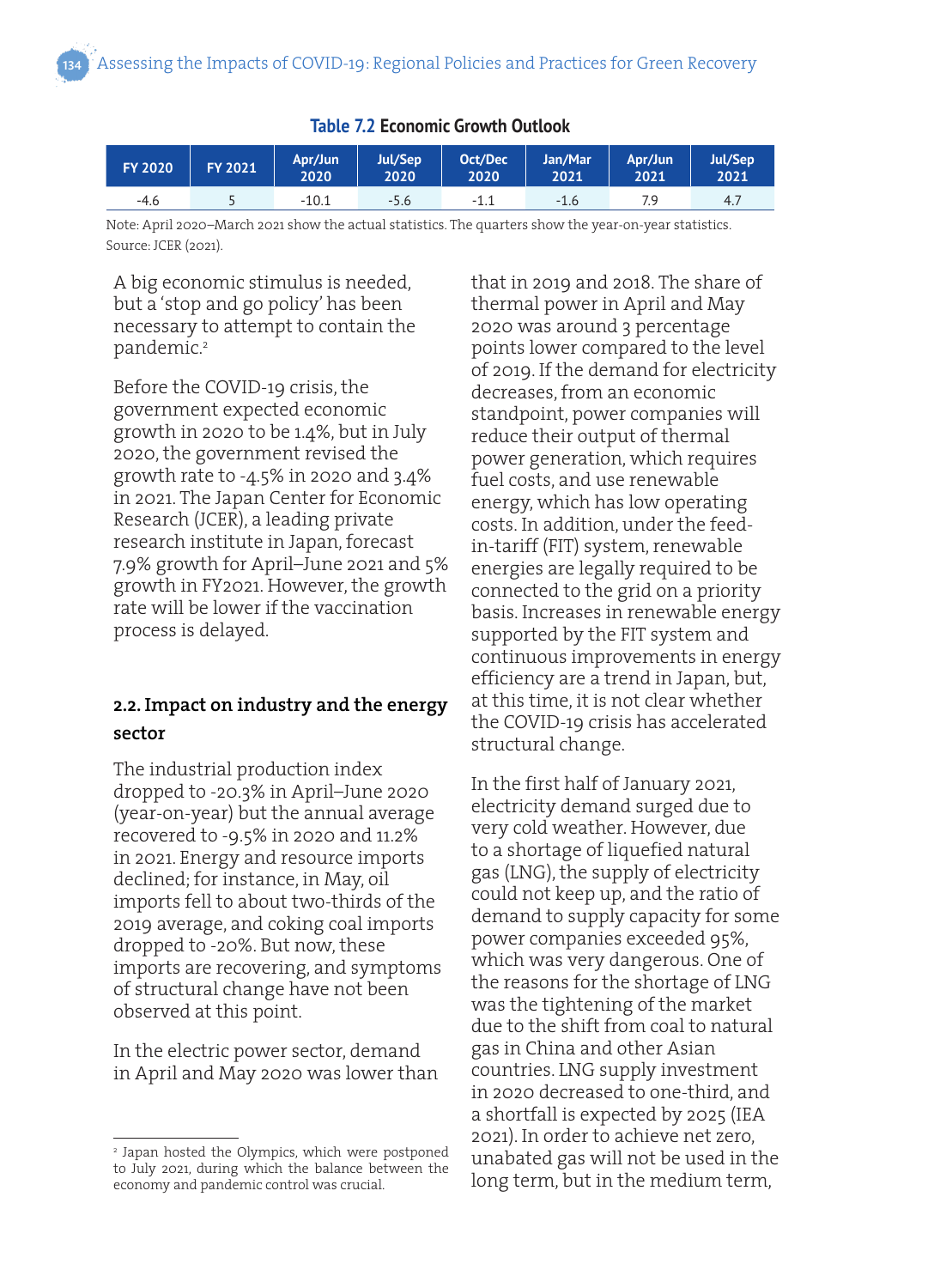it is necessary to switch from coal to LNG as fuel for power generation. The transition needs to pay close attention to the stable supply of electricity, and the transition strategy is becoming important in Japan.

Emissions for 2020 are expected to decrease compared to the previous year due to the decrease in fossil fuel imports: crude oil to -11.5%, LNG to -5.7%, and coal to -1.0% during January–June 2020 (year-on-year) (Ministry of Finance of Japan 2020). Emissions in Japan are expected to show a similar percentage drop as the world average, -8% (IEA 2020). But due to the economic recovery

in 2021, a rebound is expected. The acceleration of climate change policy and the restructuring of industry is needed for the post-COVID-19 growth strategy.

#### **2.3. Financial sector**

In Japan, the financial sector has faced difficulties since the mid-1990s because of the low demand for finance due to the lower economic growth rate and savings surplus that have persisted over time. Local banks, in particular, have encountered challenges due to the slump in the local economy and the restructuring of local banks.



**Figure 7.2 Number of Bankruptcies (increase/decrease; year-on-year)**

Source: Japan Institute for Labor Policy and Training (2021).

Many subcontracting companies in the manufacturing industry, mostly SMEs, operate in rural areas. Orders from their clients are decreasing and they face strong pressure due to cost cuts from their clients because the companies are vulnerable in the supply chain. The number of bankruptcies was generally stable during 2020 (Figure 7.2). Local banks and credits unions have supported companies based on their long and continuous relationships. The

government provided a huge amount of support to companies, including SMEs, but this took time for delivery, so local finance was the first to provide funding. Finance demand from large companies, like airlines and car manufacturers, has been funded mainly by major banks. The role of public finance in the domestic finance market in Japan is limited to SMEs because an exdevelopment bank is being privatised.

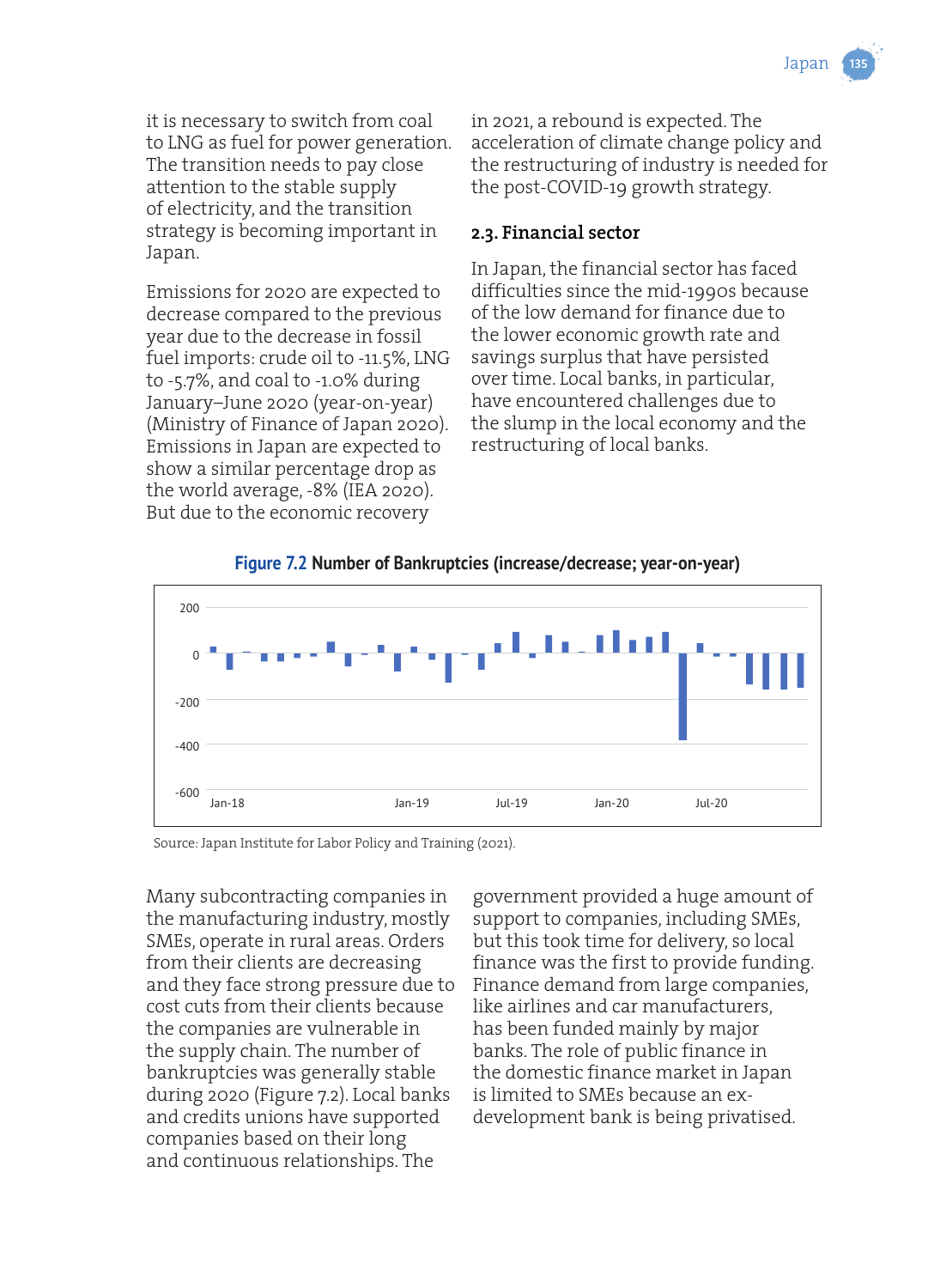However, lending by local banks and credit unions has been stretched, and the number of bankruptcies has increased slowly since the end of December 2020, particularly in the service sector, so it is necessary to support their operation. The government has begun to consider the restructuring of local banks, but it is reminded that local banks and credits unions play the role of a safety net for the local economy. In March 2021, the Bank of Japan (BOJ) started a special zero interest lending programme to boost funding from regional banks to local companies (BOJ, 2020). This will continue to March 2023. Furthermore, on 18 June 2021, the BOJ's Policy Board and Monetary Policy Committee decided that it would create a new funding mechanism to help strengthen the funding capacity of financial institutions to support industry working to combat climate change. The BOJ should ensure its neutrality as a central bank, and attention has been focused on the detailed requirements for what kinds of businesses it will support (BOJ, 2021).

#### **2.4. Changes in working styles**

Companies have become aware of the effectiveness of teleworking and have switched to online meetings during the crisis. When COVID-19 subsides, there will be some swingback in working style, but it is clear that the pandemic has accelerated the use of online working styles.

In Japan, concentration in megacities is a big trend, and the energy system has been constructed to support this trend. When online working styles take hold, concentration in megacities

stops, providing more flexibility for the energy system. It is helpful to reduce the bottleneck of transmission infrastructure, which carries renewable electricity from the most appropriate places for generation to the megacities. The renewable-based decentralised network is gaining attention, and digitalisation may contribute to both revitalisation of the local economy and emissions reductions. Thus, policy measures for upgrading the digital infrastructure and improving digital literacy are needed.

# **2.5. The public health system and the role of local governments**

The hospitalisation and isolation of infected people are managed by the health centres of municipalities as part of their administrative services. However, it has been pointed out that the number of infected people exceeding the capacity of public health centres has become a bottleneck in the monitoring of infectious diseases and the management of medical services.

One of the reasons for the lack of capacity in health centres is that the Japanese government has restructured health centres operated by municipalities and cut their budgets in order to cope with the budget deficit. There are policy arguments that a review of the public health system is needed in the wake of a major epidemic such as COVID-19.

In addition, infectious diseases need to be managed beyond the boundaries of the local governments, and the need for national health care centres has been mentioned. The expansion of hospital facilities alone is considered insufficient, and the entire public health care system needs to be reviewed. A review of the roles of the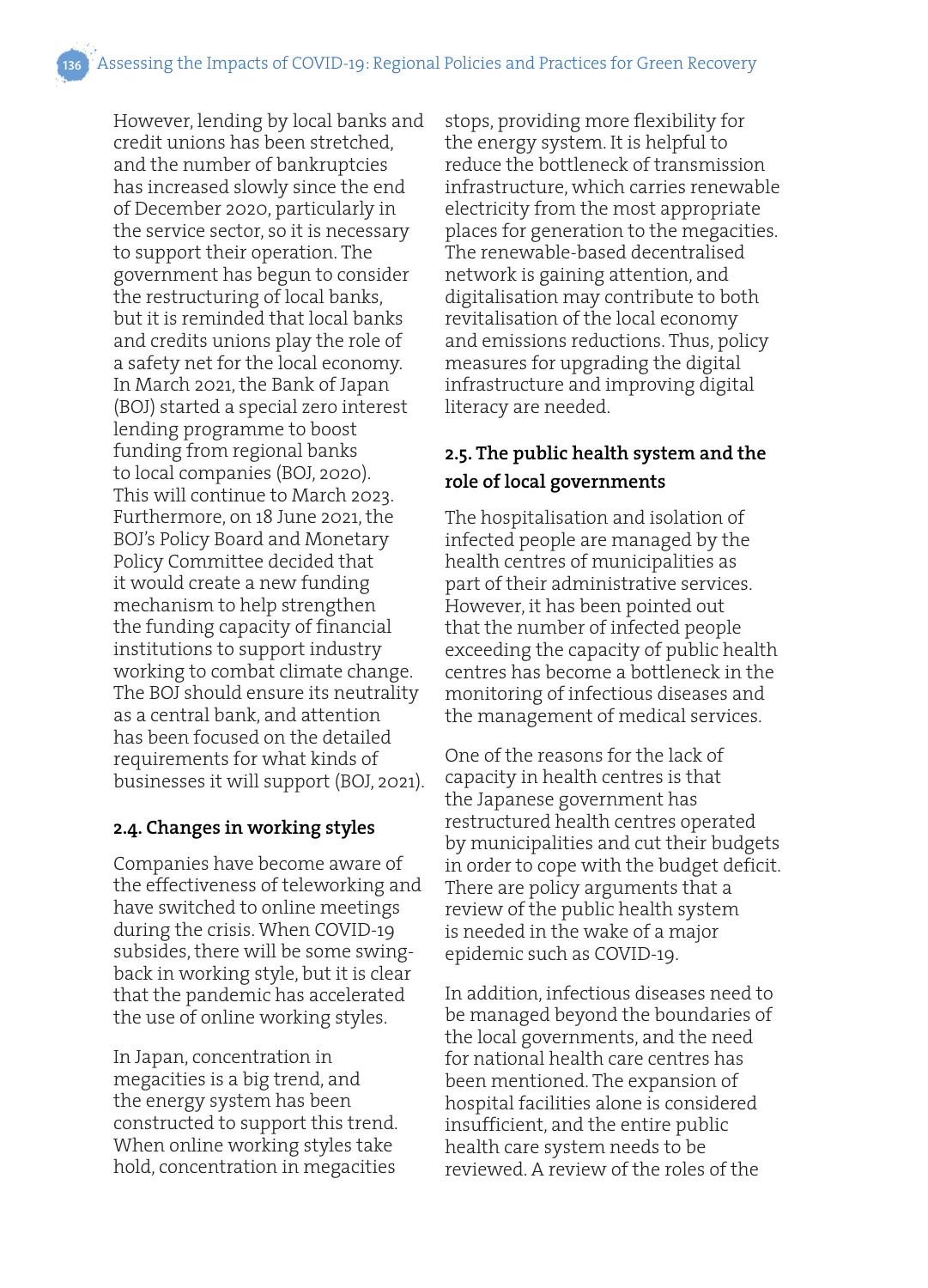

| $(\forall$ trillion)          |                                        |                          |                              |                            |
|-------------------------------|----------------------------------------|--------------------------|------------------------------|----------------------------|
| <b>Supplemental</b><br>budget | <b>Magnitude of</b><br><b>stimulus</b> | <b>Government budget</b> | Of which cash<br>expenditure | Of which<br>public finance |
| 1 <sub>st</sub>               | 117.1                                  | 48.4                     | 33.9                         | 12.5                       |
| 2 <sub>nd</sub>               | 117.1                                  | 72.7                     | 33.2                         | 39.3                       |
| Total                         | 233.9                                  | 120.8                    | 66.8                         | 519                        |

# **Table 7.3 Package of Emergency Countermeasures**

Source: Author, using data from various Japanese government presentations.

#### **Table 7.4 Major Components of Emergency Countermeasures**

**(**¥ **trillion)**

| <b>Major component</b>                                    | <b>Amount</b> |
|-----------------------------------------------------------|---------------|
| Employment support                                        | 0.5           |
| Working capital support                                   | 11.6          |
| Rent support                                              | 2.0           |
| Medical care support                                      | 3.0           |
| Others (to local government, low-income households, etc.) | 4.7           |
| Reserve fund                                              | 10            |
| (Subtotal)                                                | 31.8          |

Source: Author, using data from various Japanese government presentations.

national and local governments may lead to a reconsideration of the nature of local autonomy, including the budget system

#### **3. Composition of Recovery and Stimulus Packages**

# **3.1. Measures for the COVID-19 crisis and the Green Growth Strategy**

The total amount of the emergency countermeasure packages by the Japanese government was ¥233.9 trillion, and the sum of the budgets was ¥120.8 trillion, which were prepared by two Supplemental Budgets in April and June 2020 (Table 7.3). Even for the second budget, the majority of the spending was for emergency support, such as employment support, working capital support, rent support, and medical

care support. There was no specific climate component (Table 7.4).

On 17 July 2020, the Basic Policy for Economic and Fiscal Management and Reform 2020 (Basic Policy) for the 2021 budget preparation was approved by the cabinet. It aims for the control of COVID-19 and the reconstruction of Japan post COVID-19, in the 'new normal'. It states natural disaster management and digital transformation as policy priorities but does not refer to 'green recovery' explicitly. However, some components, such as quality infrastructure support, hydrogen innovation, smart city and digitalisation, can be constituted as green recovery. Also, it stresses the positive cycle of environment and economy as a principle.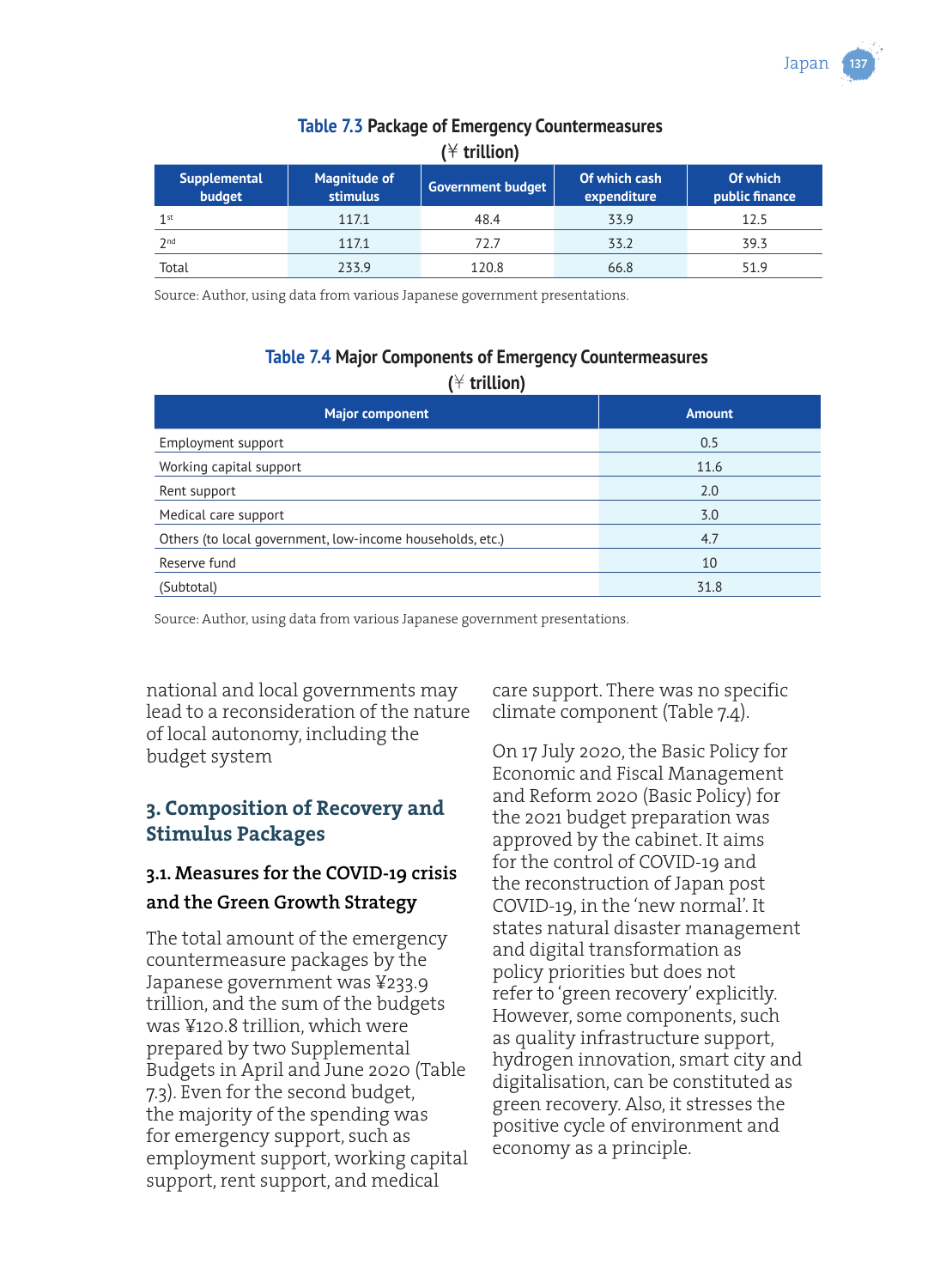| <b>Structure of the Basic Plan</b>                                                                                                                                                                                 | Low-carbon components                                                                                                                                                                                                                                               |
|--------------------------------------------------------------------------------------------------------------------------------------------------------------------------------------------------------------------|---------------------------------------------------------------------------------------------------------------------------------------------------------------------------------------------------------------------------------------------------------------------|
| Improve resilience<br>- Control of COVID-19 and economic stimulus<br>- Resilience against natural disaster                                                                                                         | Digital transformation, bail-out finance<br>- Resilience under climate change                                                                                                                                                                                       |
| Construction of the new normal<br>- Digital transformation<br>- Revitalisation of the local economy<br>- Innovation and human capital<br>- Inclusive society<br>- Economic growth and international<br>cooperation | - 5G and beyond 5G<br>- Smart city, de-concentration on megacities<br>Innovative energy development, such as hydrogen<br>$\overline{\phantom{a}}$<br>- Quality infrastructure, beyond zero, Sustainable<br>Development Goals, global supply chain, hydrogen society |

#### **Table 7.5 Basic Plan for 2020 and Low-carbon Components**

Source: Author.

On 16 September 2020, Prime Minister Suga was elected as the new prime minister, and he committed to continuing basic policies. It is expected that ministries will propose policy measures for low-carbon investment following the Basic Plan (Table 7.5).

On 25 December 2020, the Japanese government disclosed its Green Growth Strategy (Table 7.6). This

seems to be a combination of the Basic Plan and a long-term strategy that has already been disclosed. Amongst the long-term outstanding issues, digitalisation is focused on as a megatrend of the post-COVID-19 new normal. For instance, the Post-COVID-19 Growth Facility is implemented by the Japan Bank for International Cooperation, and consists of two areas, the promotion of decarbonisation and improvement of supply chain resilience.

| <b>Policy</b>                                                                                                                                                                                                                                                                                                                                                                                                                                                                                                                                                                                        | <b>Priority technology</b>                                                                                                                                                                                                                                                                                                                                                       |
|------------------------------------------------------------------------------------------------------------------------------------------------------------------------------------------------------------------------------------------------------------------------------------------------------------------------------------------------------------------------------------------------------------------------------------------------------------------------------------------------------------------------------------------------------------------------------------------------------|----------------------------------------------------------------------------------------------------------------------------------------------------------------------------------------------------------------------------------------------------------------------------------------------------------------------------------------------------------------------------------|
| Budget<br>• Green Growth Fund (¥2 trillion)<br>• Induce ¥15 trillion in private R&D leveraged by<br>the Green Growth Fund<br>- Tax incentives<br>• Tax deduction for investment<br>• Accelerated depreciation<br>• Carry forward of losses<br>• R&D tax incentives<br>- Finance<br>• Enhancing transition finance through subsidies<br>to interest payments<br>• Green Investment Promotion Fund (¥80 billion)<br>• Post COVID-19 growth facility (¥1.5 trillion)<br>• Taxonomy for private finance (Japanese style)<br>Carbon pricing<br>$\sim$<br>• Carbon tax emission trading/offset, border tax | - Offshore wind<br>- Ammonia for fuel<br>- Hydrogen<br>- Nuclear<br>- Automobiles (electric vehicles and fuel cell vehicle)<br>and batteries<br>- Ships<br>- Logistics, human flow, civil infrastructure<br>- Food, agriculture, and fishing industry<br>- Aircraft<br>- Carbon recycling<br>- Housing, construction, next-generation solar<br>- Circular economy<br>- Lifestyle |
| adjustment                                                                                                                                                                                                                                                                                                                                                                                                                                                                                                                                                                                           |                                                                                                                                                                                                                                                                                                                                                                                  |

#### **Table 7.6 Green Growth Strategy**

Source: Author.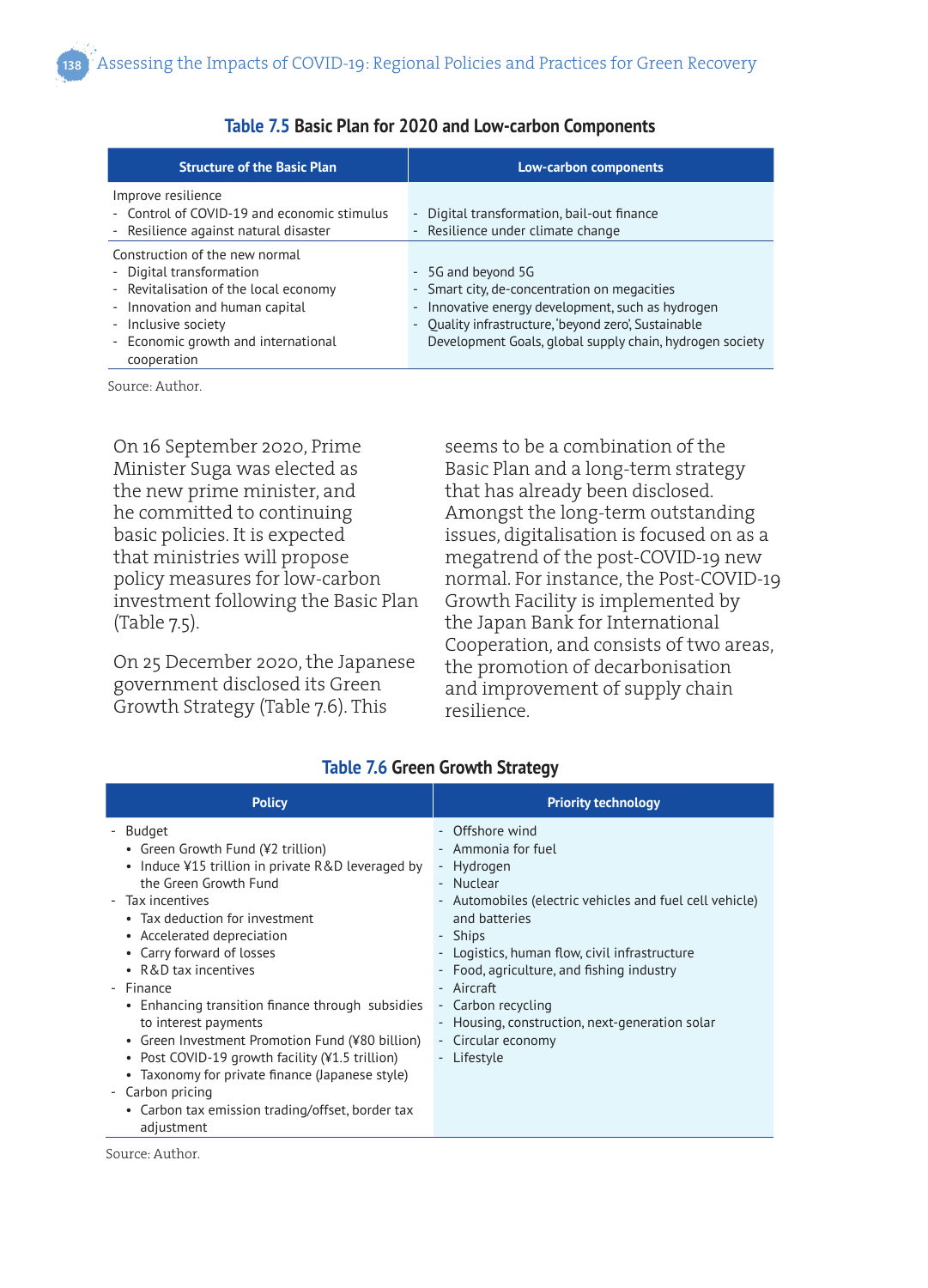The decarbonisation facility supports hydrogen and other zero-emission fuels in addition to energy-saving and the use of renewable energy, and the supply chain resilience facility may support the supply chain in ASEAN, too. However, countermeasures for expanding the disparities in Japan are not stressed upon.

Apart from long-term measures and growth strategy, an important policy issue is the 'stop and go' countermeasures. The Go to Travel campaign was proposed for stimulating the economy, particularly the service sector. However, there was a trade-off relationship between the increase of movement of people for the Go to Travel campaign and the containment of infections, so the timing was important. The campaign was started in July 2020 but then suspended on 4 December 2020 after a long policy debate. This is a typical case of the trade-off between economic recovery and infection containment.

On 2 June 2021, the government announced a draft plan to implement the Green Growth Strategy. In this plan, economic recovery from COVID-19 was analysed and specific areas and policies were outlined. The plan focuses not only on fiscal spending but also on stimulating private sector activities, and includes deregulation to ensure that the introduction of new technologies is not disturbed. It also states that carbon pricing will be introduced without hesitation if it is conducive to growth, and that offset markets, such as J-credits, will be developed, but no conclusions have been reached on raising the carbon tax or on emissions trading. From the perspective of

international competitiveness, the government will closely monitor the European Union's Border Carbo Adjustment Mechanism and prepare for responding strategically.

On 18 June 2021, the Basic Plan 2021 for the FY2022 budget was released (Table 7.7). This was the first Basic Plan under Prime Minister Suga, and it has a strong focus on economic recovery and growth, as economic growth for FY2022 is likely to be lower than expected due to the continued effects of COVID-19. The four engines of economic growth are green growth, digitalisation, revitalisation of the local economy and society, and measures for the declining birth rate. As in the 2020 plan, the Basic Plan proposes digitalisation and local economy revitalisation, but green growth is listed as one of the four pillars. The prime minister intends to place a higher priority on climate change than the previous administration.

# **3.2 Lesson learnt from the financial crisis**

The 'Green Deal' was a big global trend during and after the financial crisis period in Japan, too. For the election in August 2009, two big parties at the time, the Liberal Democrat Party (LDP) and the Democrat Party of Japan (DPJ), proposed the Green Deal and competed on climate policy. The DPJ won the election and promoted their climate policy, such as support for renewable energy, electricity market liberalisation, and the deployment of emissions trading. However, the Great East Japan Earthquake in 2011 changed everything. Feed-in-tariffs (FITs) for renewable energy were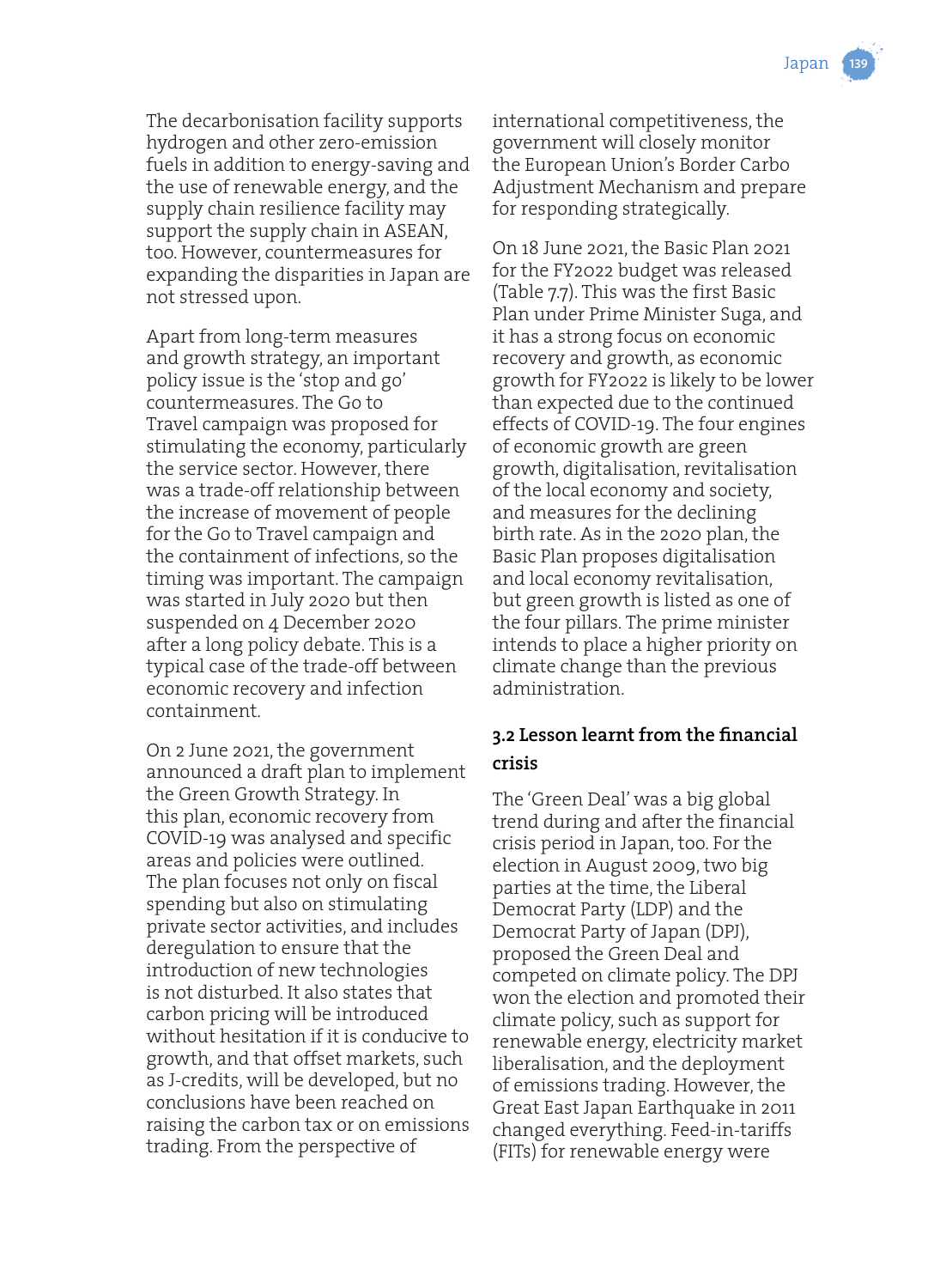| Basic Plan 2021 (18 June 2021)                                                                                                                                                                                                                                                                                                                                                                                                                                                                                               | Basic Plan 2020 (17 July 2020)                                                                                                                                                                                                                                                                                                                                                                                                                                                                                                                                                                                                                                                                            |
|------------------------------------------------------------------------------------------------------------------------------------------------------------------------------------------------------------------------------------------------------------------------------------------------------------------------------------------------------------------------------------------------------------------------------------------------------------------------------------------------------------------------------|-----------------------------------------------------------------------------------------------------------------------------------------------------------------------------------------------------------------------------------------------------------------------------------------------------------------------------------------------------------------------------------------------------------------------------------------------------------------------------------------------------------------------------------------------------------------------------------------------------------------------------------------------------------------------------------------------------------|
| ♦ Positive cycle of overcoming infections and<br>economic growth<br>◆ Four diving forces for economic growth<br>- Green growth<br>• Private investment and innovation by<br>green growth: Green Innovation Fund,<br>International Green Finance Hub<br>• Energy and resource policy for<br>decarbonisation<br>• Carbon pricing for green growth<br>- Digitalisation<br>• Revitalisation of the local economy and<br>society<br>- Smart cities<br>• Measures for the declining birth rate<br>♦ Economic and financial reforms | $\bullet$ Protect the lives, employment and businesses of the<br>people<br>$\triangle$ Realise the new normal<br>- Digital new deal<br>• 5G, post 5G, beyond 5G<br>• Measures for the digital disparity<br>- Revitalisation of the local economy and society<br>• Smart cities<br>• Supply chain efficiency<br>Investment in the innovation of human resources<br>$\bullet$ ICT education<br>• Open innovation<br>- Inclusive society<br>• Healthcare system<br>• Relief of depressed generation for employment<br>- Active Japanese economy under the new global<br>economy<br>• Trade rules<br>• International contribution, including decarbonisation<br>$\blacklozenge$ Economic and financial reform |

#### **Table 7.7 Comparison of the Basic Plan, 2020 and 2021**

Source: Author; Cabinet Office (2020) and Cabinet Office (2021).

adopted, but emissions trading was not implemented. After the LDP's comeback as the ruling party, Japan withdrew its emissions reduction target in 2020 under the UNFCCC framework due to the uncertainty of energy supply without nuclear power. The costs of renewable generation in Japan have been slow to fall. The economic burden for consumers is high under the current extremely high FITs for renewable power generation, and reforms of FITs are under discussion. Thermal power is still important due to the limitations of electricity from zero-emission energy sources, such as renewable and nuclear power. So, the government is aiming for the new option of zero emission fuel for thermal power generation, such as hydrogen and ammonia. The restructuring of the energy system is delayed in Japan, but policy debate for energy system restructuring is more active. In general, Japan can learn from its

experience of the financial crisis in 2009 for the combination of economic stimulus with climate policy, but there are differences in circumstances as follows:

Domestic – the energy supply options are limited because nuclear was planned to play an important role for reducing emissions, but public sentiment changed after the Fukushima Daiichi accident. Technology innovation, such as for the cost of renewable power generation, is needed.

International – change in US climate policy and the global trend towards a net-zero commitment. However, there is still the risk of a global trend of 'home country first principle' and a trade war.

# **3.3. Climate policy and economic recovery**

Japan's commitment for emissions reduction under the Paris Agreement is a 26% reduction by 2030 from the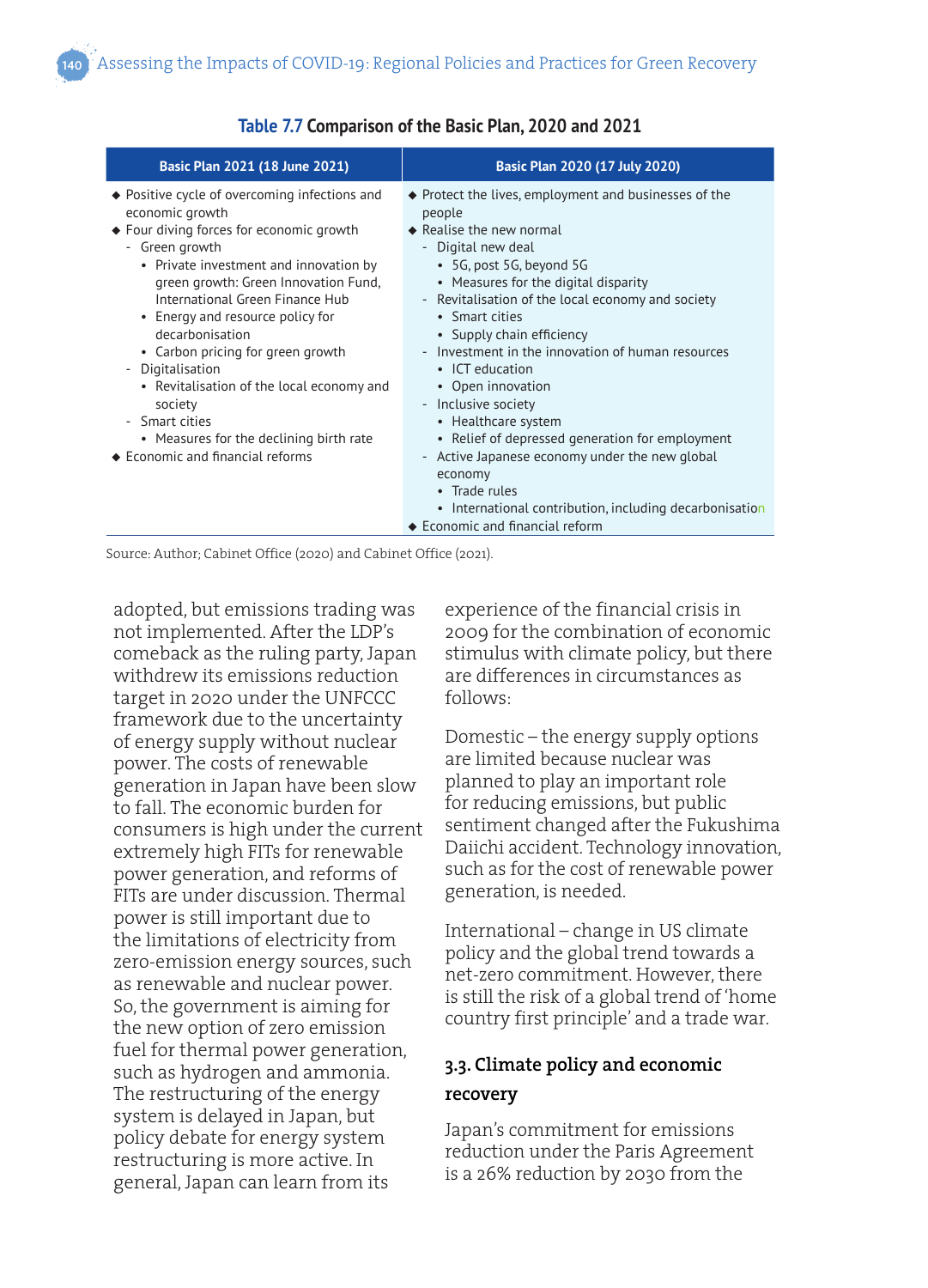level in 2013 and an 80% reduction by 2050. In June 2019, the government announced that emissions will be net zero as early as possible after 2050. In September 2020, Prime Minister Suga declared net-zero emissions by 2050 at his first speech to parliament.

Emissions have been decreasing since 2013, but it will be tough to achieve a 26% reduction by 2030. The most important assumption for the 2030 target is reduction of emissions from the power sector, and the measures are described in the Basic Energy Plan. It is assumed that 44% of electricity should come from zero-emission energy and the carbon emission factor should be 370 g/kwh. Nuclear power was expected to supply half of the zero-emission power, but only 6% came from nuclear in 2019. How to secure a stable and sufficient supply of electricity is a critical concern because phasing out coal requires discussing and considering the way to reduce the economic burden from the higher tariff of renewable energy under the FITs.

As mentioned above, it will not be easy to achieve the 2030 target under the current policies. In December 2020, Prime Minister Suga decided to make active use of carbon pricing and instructed the Minister of Economy, Trade and Industry and the Minister of the Environment to consider 'carbon pricing to contribute to economic growth' in order to achieve net zero emissions by 2050.

In April 2021, before the climate change summit hosted by United States President Biden, Prime Minister Suga stated that the 2030 target will be raised from 26% to 46%. This is a very ambitious target, because time until 2030 is limited, so it will not

be easy to achieve the target. It is said that a concrete strategy will be announced before COP26 in November 2021. It is not surprising that the Basic Plan for 2022 emphasises economic growth strategies through climate change activities.

# **4. Post-crisis Design of a Green Stimulus for ASEAN+6**

The SARS outbreaks in 2002 and 2003 had little impact on Japan, and, therefore, Japan's preparedness for the pandemic was not sufficient. The response to COVID-19 was a trialand-error process, and it is difficult to say it was perfect. Also, because the outbreak has not been as explosive as in Europe and the United States, measures for the pandemic were implemented to maintain economic activities as much as possible. The repetition of Japan's pandemic measures and economic policies may be a valuable experience for ASEAN's green growth policy, although the situation is not the same.

# **4.1. Phased approach for economic measures**

The appropriate economic measures vary by the situation of infection because measures for COVID-19 restriction, such as self-restraint, can conflict with economic enhancement. A phased approach is practical. There are three phases: the emergency phase (Phase I), the recovery phase (Phase II), and the growth phase (Phase III). Measures taken in Japan prepared by two supplemental budgets are mainly for emergency purposes, but the Budget Plan includes recovery purpose measures.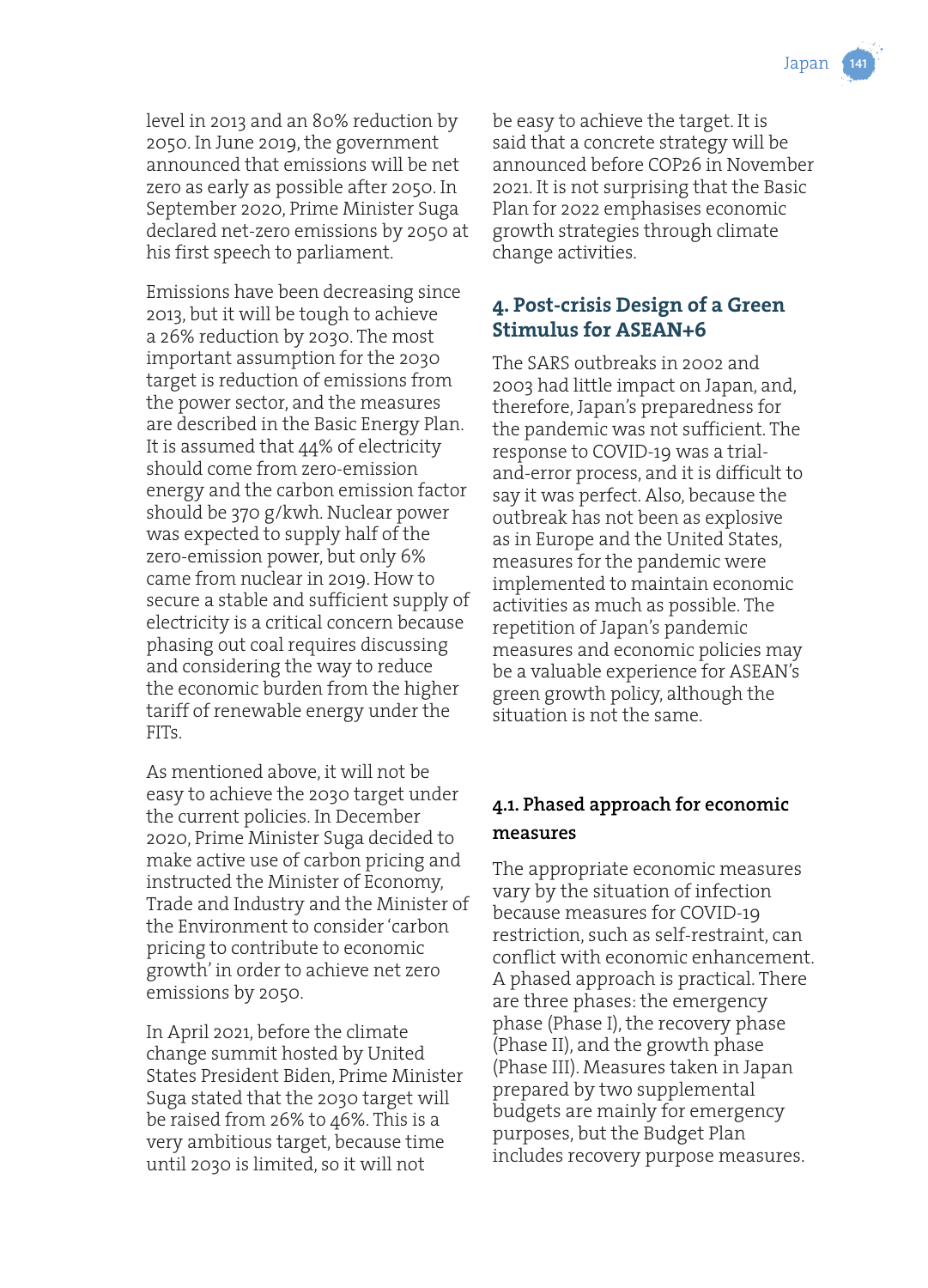In Phase I, measures controlling infection are focused on and lowcarbon measures are limited. An example could be bail-out finance with climate-related conditions. For instance, France supported Air France but with the condition of a low-carbon commitment, such as an emission reduction target (to half by 2030), 2% bioenergy use, the abolishment of short-distance routes that can be replaced by high-speed trains, and Canada asked for climate risk disclosure in line with the recommendation by the Task Force on Climate-related Financial Disclosures (TCFD) and alignment with Canadian climate policy. Japan had a similar experience during its recovery from the financial crisis. In 2010, the BOJ provided liquidity for activities for economic growth, including environment-related investment. Conditional finance seems to be a realistic option during Phase I.

In Phase II, during the recovery from the pandemic, the first priority is the impacts on employment and economy and, therefore, policies that stimulate personal consumption, such as the Go to Travel campaign, are the core of measures. Some climate-related investments are also fit for the recovery phase, for instance, retrofit energy efficiency investment, including in building and homes, which is labour intensive and can start quickly and provide business for the local economy. Policy to support the sales of electric vehicles (EV) and other low-carbon cars and the expansion of charging stations can avoid the lock-in effect of higher carbon emission cars.

Improvement in digital infrastructure is urgently needed, so it should start in Phase II and continue during Phase III. In addition to domestic measures, resilience of the global supply chain should be supported to avoid the bottleneck in the production of lowcarbon products.

However, there were no large-scale stimulus packages aimed at economic growth or targeting the long-term challenges, such as climate change, in 2020. Infectious diseases are still not well controlled in Japan, and the emphasis is on digitisation support to help with both Phase I and Phase 2. But following the Green Growth Strategy in December 2020, the implementation plan and the Basic Plan for the 2022 budget were announced in June 2021. In Japan, it looks like green components are going to be incorporated into the budget from now on. Also, it seems to include components for not only Phase I but also Phase II and Phase III.

In Phase II, there is a risk that the infection will spread again. It remains to be studied whether the timing of the start and stop of the Go to Travel campaign in Japan was appropriate, but this is an important lesson that the monitoring of infections and stop and go measures is inevitable. Many measures are included in the implementation plan, but it is necessary to clarify the purpose of each measure and to manage the implementation in a timely manner responding to the infection and socio-economic situation.

For Phase III, the growth phase, lowcarbon infrastructure investment and support for R&D investment for innovation shall be included:

Infrastructure – the stability of the electricity networks system, including countermeasures for cyber security,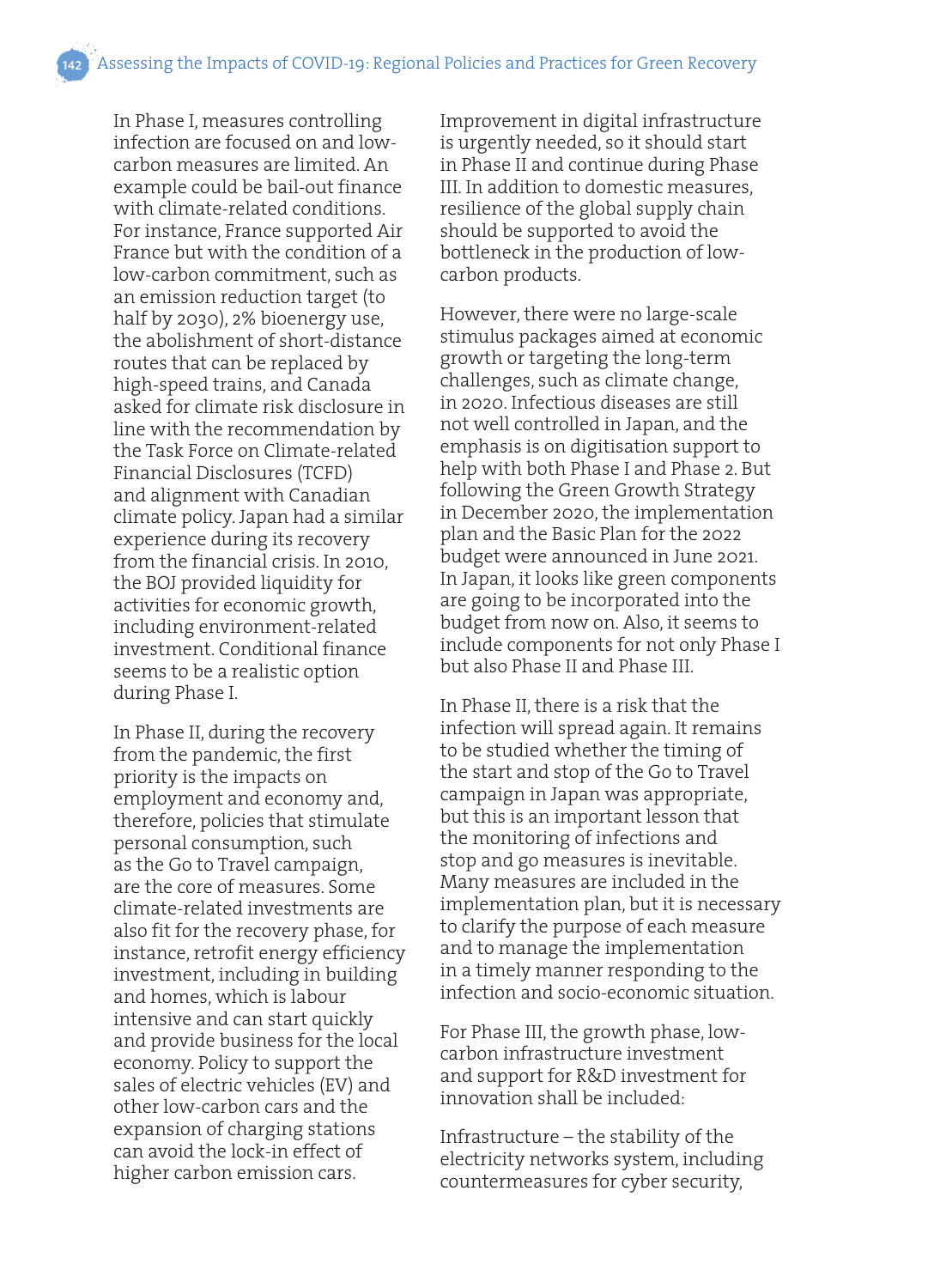the supply chain of low-carbon or zero emission fuel supply, and digital infrastructure.

Innovation – carbon recycle and carbon capture and storage (CCS), energy storage including battery and hydrogen storage, and enhanced quality infrastructure.

Digitalisation, which has multiple effects, such as infection-related measures on shifting to remote work, climate change, economic growth, and the revitalisation of the local economy, is used at all phases. The provision of digital equipment is made in Phase I and job training in Phase II. In addition to the these measures, the improvement in infrastructure and education for improving digital literacy is needed for Phase III. Investment in human capital should not be missed.

In Phase III, growth strategy is a longterm challenge and will require longterm commitments. It is not a major objective for Phase II, where economic recovery is a top priority. However, an early indication of the plan will provide an important message to industries that are considering a longterm business strategy post COVID-19. Also, for a zero emission fuel supply, it takes longer to construct the supply chain infrastructure and a concrete plan should be considered. Although the announcement of Japan's Green Growth Strategy was made during the third wave of the surge in infections, it is never too early to announce. There is a time lag between the announcement and the actual start of its implementation. Table 7.8 shows the recommended measures for each phase.

# **4.2 Adoption of a market mechanism for fiscal system reform**

In 2020, ¥90 trillion in government bonds, including ¥57 trillion in additional bonds, was planned to be issued, and the outstanding amount is assumed to reach ¥1,125 trillion following the plan, almost twice the amount of GDP. The debt service of the government will be increased and the recovery of the primary balance will be delayed. Incentives are effective in accelerating low-carbon investment, but there are limitations under budgetary constraints. Ultimately, carbon externality should be removed by incorporation into the market economy. The first step is the adoption of carbon pricing. Since February 2021, the Ministry of Environment and the Ministry of Economy, Trade and Industry have been examining emissions trading, a carbon tax, and carbon border adjustment separately. The main issues are whether they can be effectively reduced, whether the burden is equal on companies and industries, and the impact on international competitiveness. All policies have their strengths and weaknesses, and the appropriate combination for adoption in ASEAN will vary from country to country. Carbon pricing and the market base mechanism is recommended for the government policy system reform, too.

a. Recovery phase: performance/ outcome-based incentive mechanism that can deliver incentives more efficiently, and incentives through local banks, which may revitalise the local economy and banking sector.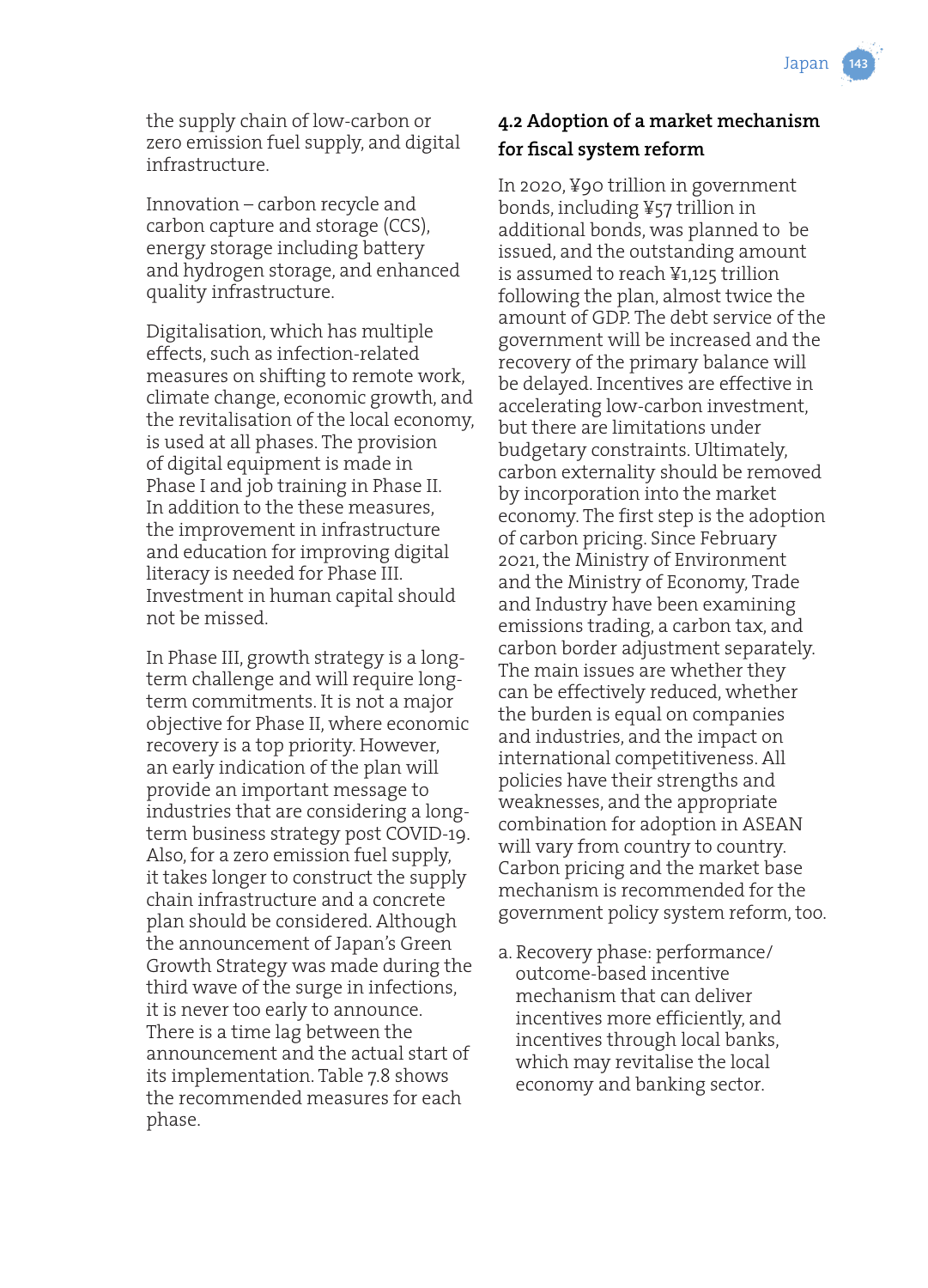| <b>Categories</b>                                       | Phase 1<br>(Emergency)                                                                                                                                            | Phase 2<br>(Recovery)                                                                                                                        | Phase 3<br>(Low-carbon growth)                                                                                                                                                                                                                                                                           |
|---------------------------------------------------------|-------------------------------------------------------------------------------------------------------------------------------------------------------------------|----------------------------------------------------------------------------------------------------------------------------------------------|----------------------------------------------------------------------------------------------------------------------------------------------------------------------------------------------------------------------------------------------------------------------------------------------------------|
| Electricity and<br>energy supply                        | - Stable supply                                                                                                                                                   | RE generation<br>Review of efficiency<br>benchmarks<br>Resilience of the supply<br>÷,<br>chain, such as LNG                                  | Grid security, including stability and<br>resilience<br>Market liberalisation with carbon cost<br>Lower carbon fuel, including waste-<br>based bio fuel                                                                                                                                                  |
| Industry,<br>building,<br>transport                     | Efficient air<br>$\overline{\phantom{a}}$<br>conditioners<br>Clean personal<br>$\qquad \qquad -$<br>mobility<br>Congestion<br>÷,<br>relief of public<br>transport | Retrofit efficiency<br>$\sim$<br>improvement<br>Retire of inefficient<br>$\overline{\phantom{0}}$<br>equipment<br>Electrification/fuel cells | - Electrification and switch to low-<br>carbon energy (hydrogen, etc.)<br>Restructuring of industry (retirement)<br>$\overline{\phantom{a}}$<br>New building code<br>Electrification and/or lower carbon<br>energy<br>New transportation system<br>(combination of modal shift and<br>personal mobility) |
| Technology<br>innovation<br>including<br>digitalisation | - Continuity of<br>R&D (secure of<br>its budget)<br>IT equipment<br>support                                                                                       | Hydrogen, ammonia, etc.<br>(R&D, production, and<br>use)<br>- CCS/CCUS (R&D)<br>Application for efficiency<br>and digital infrastructure     | Energy storage (battery, hydrogen, etc.)<br>Infrastructure for new energy systems<br>CCS/CCUS<br>Digital infrastructure and literacy<br>improvement                                                                                                                                                      |
| Finance                                                 | Bail out finance<br>$\overline{\phantom{a}}$<br>with conditions                                                                                                   | Outcome-based incentives<br>(pilot)<br>- Incentives through local<br>banks                                                                   | Outcome-based incentives<br>÷,<br>(mainstreaming)<br>Carbon market (budget neutral finance                                                                                                                                                                                                               |
| Regional<br>Cooperation                                 | Support for clean<br>energy access                                                                                                                                | - Joint procurement of<br>natural gas<br>Minimise lock-in effects<br>Improving digital security<br>Resilience of global<br>supply chain      | Harmonisation of regulations<br>Common electricity and gas market<br>Common carbon market<br>- 'Quality infrastructure'                                                                                                                                                                                  |

#### **Table 7.8 Phased Approach and Recommended Investment**

Source: Author; Cabinet Office (2020) and Cabinet Office (2021).

b. Growth phase: incentive for innovation by competition and portfolio-type investment in new technology for enhancing competition amongst different technologies, and emission trading and/or an offset mechanism.

The Green Innovation Fund, established to implement the Green Growth Strategy, will work on the 14 green growth sectors identified by the government. In each of the 14 sectors, there are various technologies options, and companies are competing

to develop them. There is uncertainty as to which technology will succeed. It will be interesting to see whether the government will concentrate its support on specific technologies or consider diversified investment as a portfolio approach, what technologies will be selected, and how the responsibilities of companies and the government will be shared.

#### **4.3. Financial system**

Banks have made a great contribution to supporting businesses affected by COVID-19 by providing huge amounts of finance prior to the government support programme. But, in general, the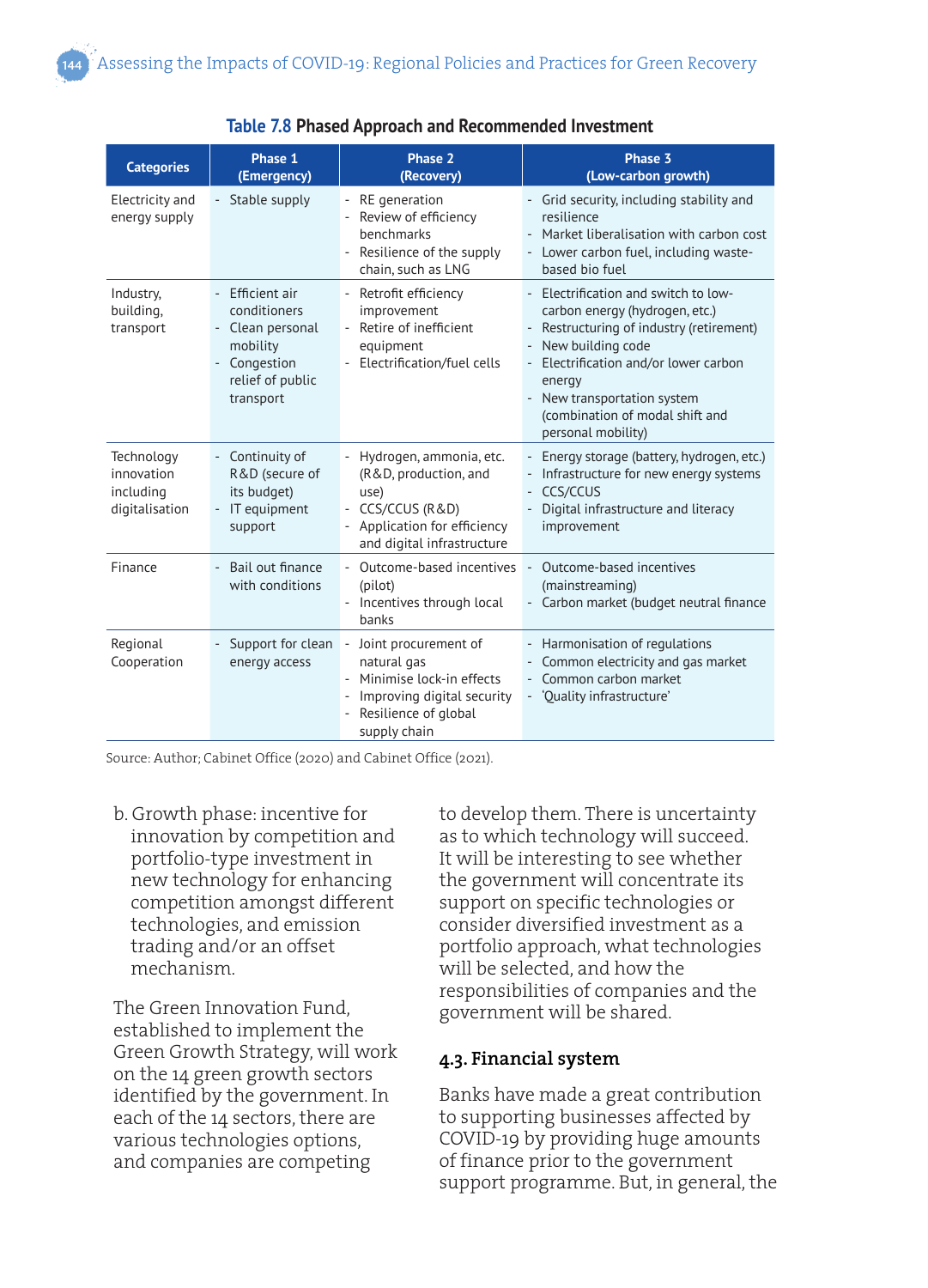banking system in Japan is suffering from a structural problem. Amongst them, local banks are depressed, and, in the long run, it is understood that restructuring for revitalisation is needed. In the short term, like the BOJ's financial operations, financial support for banks is needed for supporting green projects because the financial conditions of banks have been weakened by the continuing pandemic.

Government subsidies will not cover 100% of the investment costs, and additional finance by banks is needed to fill the finance gap. The implementation of incentive systems by banks that have long and close relationships with local companies may provide one-stop services for financing low-carbon investment smoothly. This may contribute to both low-carbon investment and the local economy. Recommended measures are as follows:

- a. Delivery of incentives through local banks and a combination of outcome-based incentives for SME finance
- b. Conditional lending, including bailout finance in Phase I, with climate change commitment/actions.

Careful consideration is needed on which climate change activities are eligible. ASEAN does not have the same economic and energy structure as Europe, the United States, or Japan. A diversified approach may be realistic. Central banks are not experts in industrial finance and have limited information on energy and climate change. There are different opinions on how deeply they should intervene.

# **4.4 Digitalisation**

Digital technology is indispensable for sustainable growth as it can contribute to emissions reductions, such as through energy efficiency and the optimisation of electricity networks. Also, it supports reductions in disparities in income and education because it can provide equal opportunities for all. It has been pointed out that the widespread use of remote work has led some people to move their residences from city centres to suburbs and even to the countryside, and this may provide great opportunities for local companies. Digitalisation could be a chance for ASEAN to reap the positive effects of Industry 5.0.

- a. Both hard infrastructure and soft infrastructure need to be improved. Soft infrastructure includes application development and the improvement of data literacy.
- b. Rules for the digital economy, such as on intellectual property rights, the ownership of data, and privacy rules, should be in place.
- c. Cyber security is critical for the digital economy and energy security. New international rules are an important condition of the digital revolution.

It is also necessary to deal with the negative aspects of digitalisation. Not all companies and not all people can make good use of digitalisation. Worker training and equal educational opportunities also need to be addressed.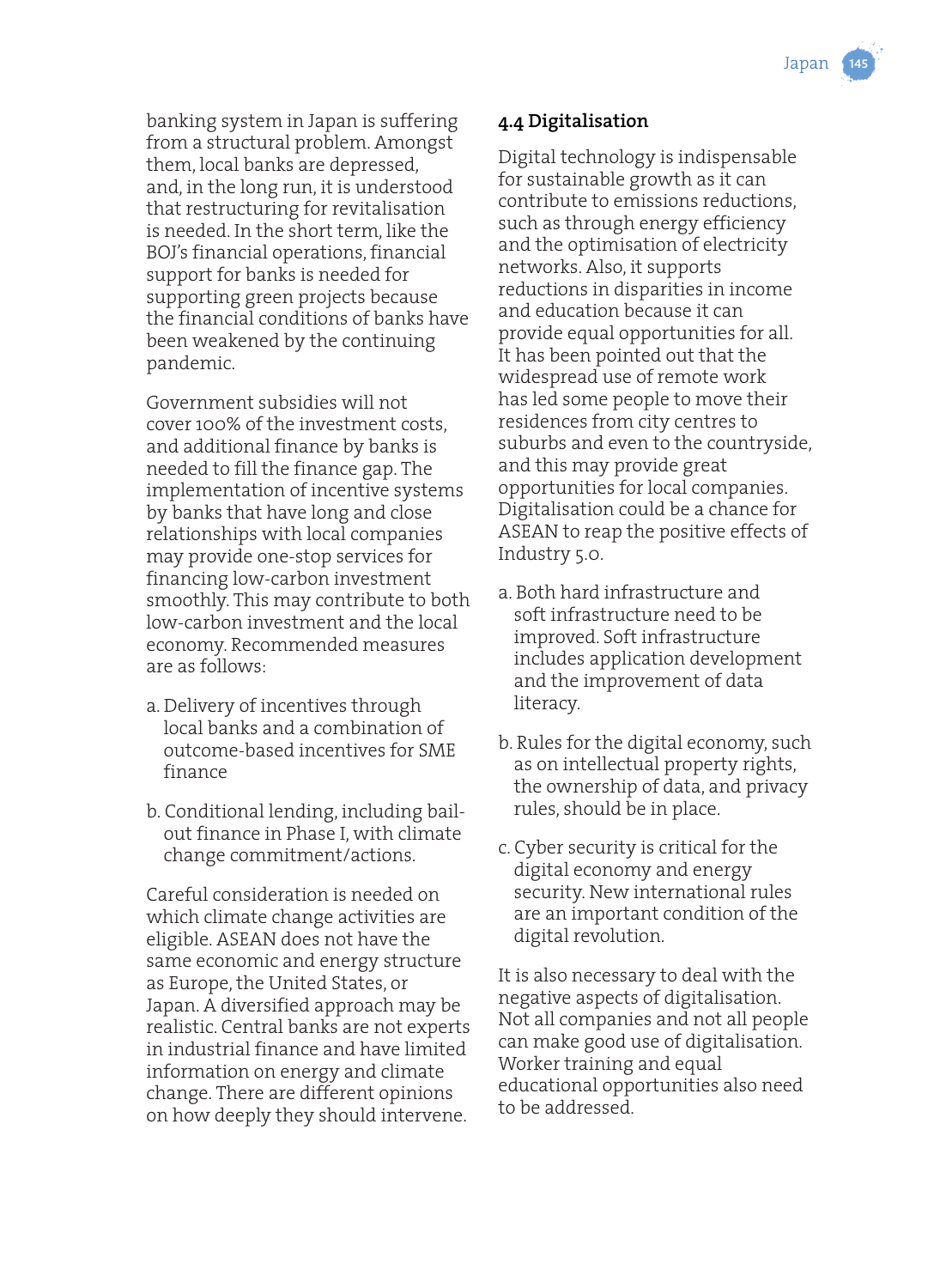#### **4.5. ASEAN+6 cooperation**

Huge investment is required for the transition to low-carbon growth, but international and regional collaboration can be reduced costs through economies of scale and the sharing of experiences, technologies, and resources. New technologies need to be developed for the changing long-term goals. There is uncertainty in developing new technologies, and relying on one technology is risky. It is better to have as many technology options as possible. The resources of a single country are limited and international cooperation is necessary. Open policy is better than a 'home country first' policy.

a. ASEAN energy security pool – the supply of low-carbon energy is crucial for climate change actions in ASEAN, where energy demand is increasing. Ongoing projects, such as the ASEAN Power Grid and the Trans-ASEAN Gas Pipeline, are improving the connectivity of electricity markets. Looking at the energy system for 'beyond 2030' and 'net zero emissions' until 2050 and afterwards, hydrogen and ammonia, or other low or zerocarbon energy supply chain and carbon recycle systems using carbon capture and sequestration, should be jointly studied and constructed. The infrastructure construction and R&D investment are too big for ASEAN member countries alone. Therefore, ASEAN+6 cooperation is needed. The Japanese government will cooperate with ASEAN for constructing a zero or lower emission energy system,

including zero-emission hydrogen and ammonia, by using the Post-COVID-19 Growth Facility as a part of the Green Growth Strategy. Zeroemission fuels increase flexibility in zero emission energy options.

- b. Harmonisation of regulations due to the deepening of the supply chain, the harmonisation of the energy and carbon standard is progressing. The influence of climate-related voluntary initiatives, such as green bonds, sustainability bonds, and sustainable finance taxonomy, is increasing. Also, varieties of ISO for sustainability, including climate change, are being prepared. It is important to adjust to these global trends, but each country has its own national preference because the economy, industry, and energy vary from country to country. The SDGs are a useful tool for the balance of global or regional movements and national or local preferences. Japan is going to promote transition finance, which balances practicability and ambition. This is an option for cooperation with ASEAN for harmonisation.
- c. ASEAN+6 common carbon market – the average cost for achieving the Paris Agreement target has been reduced to US\$40 per tonne of carbon dioxide equivalent, and an additional 5 billion tonne reduction a year can be realised when international emission trading is used (IETA 2019). The ASEAN common carbon market is recommended to reduce the burden and speed up the transition.
- d. Another important thing is to share the transition scenario: ASEAN's energy demand will continue to increase. This is different the European Union, the United States, and Japan, where energy demand will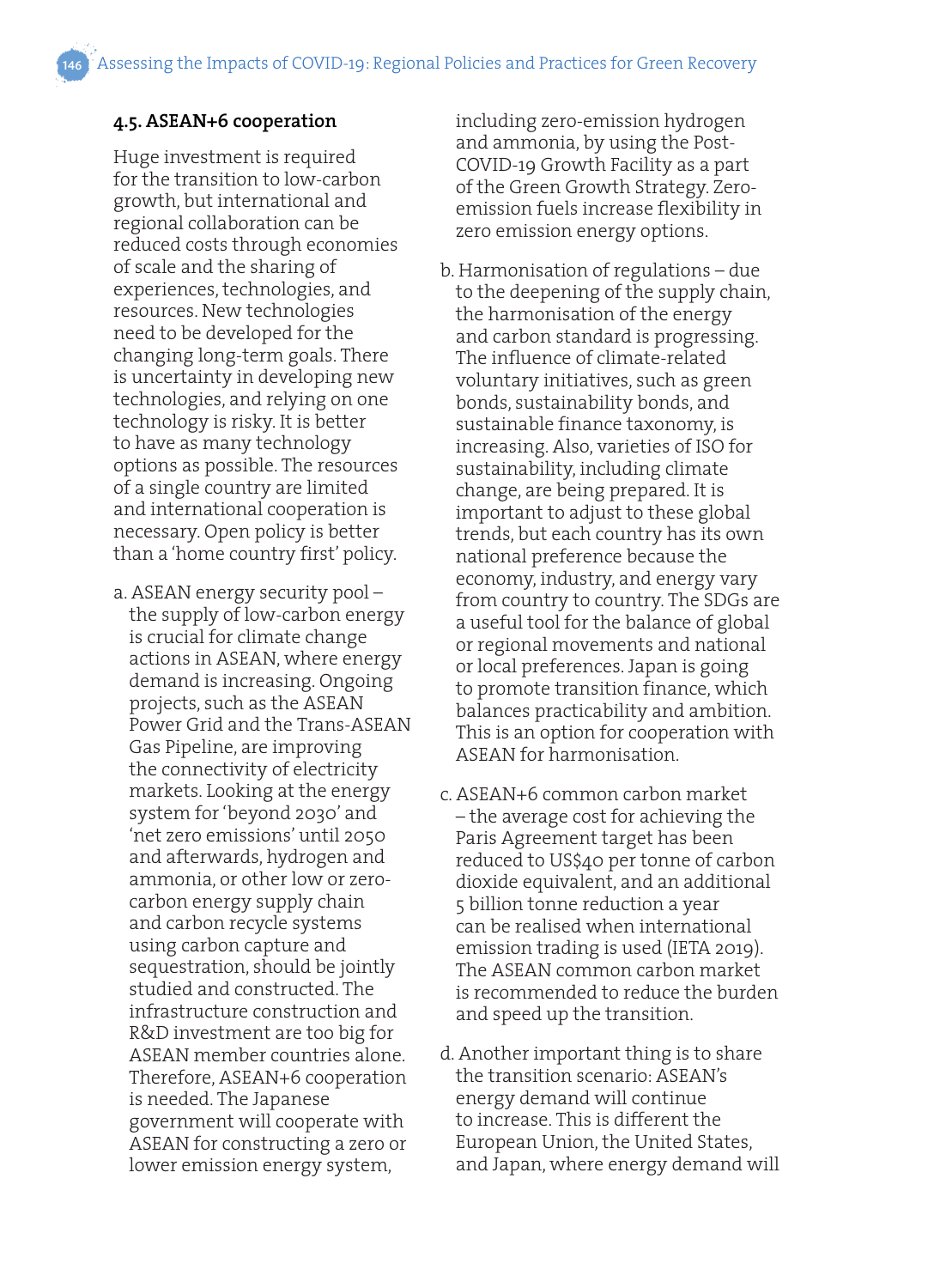decrease if policies are implemented in line with the Paris Agreement – therefore, the adoption of the same policies is not appropriate. ASEAN and Japan may have a lot of potential for cooperation in developing decarbonised energy, including zero-emission fuels. In order to achieve the goals of the Paris Agreement, it would be beneficial for ASEAN to develop their energy and climate change scenarios in cooperation with Japan.

# **5. Game-changing Recommendations for ASEAN +6**

There are many challenges for the long-term sustainable development of Japan – disparities in income and education, the shrinking local economy, and increasing natural disaster risks and energy insecurity under climate change. The transition to a low-carbon economy is a very important challenge, but not the only one, and it is interrelated with other challenges. Therefore, it needs to be tackled by comprehensive policy packages.

Three principles for approaches are recommended.

#### **Fiscal system reform through a market-based approach**

Ultimately, carbon externality should be removed by regulations, and the government should change its role to a 'rule maker' from a 'market player.' Subsidies cannot be a permanent measure, and direct intervention by the government should be minimised. COVID-19 has expanded the budget deficit, and this is a chance to accelerate the transformation of fiscal

and financial policy measures by using a market-based mechanism as an option for a budget-neutral approach.

#### **Balance of a global approach and a national approach**

Climate change is a global issue, and all countries have to tackle it. International collaboration can reduce the cost of transition. Free trade and investment are essential not only for economic growth but also for climate change. It is important to respect the local conditions because the structure and background of the economy, industry, and energy vary from country to country. However, recently, 'home country first' has become a big movement. This is a threat to economic growth and climate change even though national security is one of the most important issues. SDGs can be a useful tool for balancing the global and local approaches.

## **Digitalisation for all**

Digital technology contributes to the low-carbon transition in addition to reducing the gaps in income and education and enhancing the local economy. It has multiple benefits and is an indispensable technology. Digital information has a different nature from conventional goods and services and, as such, can cross national borders, and property rights are not clear. New rules, such as for intellectual property rights, ownership, and privacy, are required to utilise its potential fully and mitigate its negative impacts. In addition, cybersecurity is a real threat to the economy and society, and ASEAN and countries with close ties to ASEAN, such as Japan, should cooperate to tackle cybercrimes. As for the telecommunications system, this is an important form of infrastructure.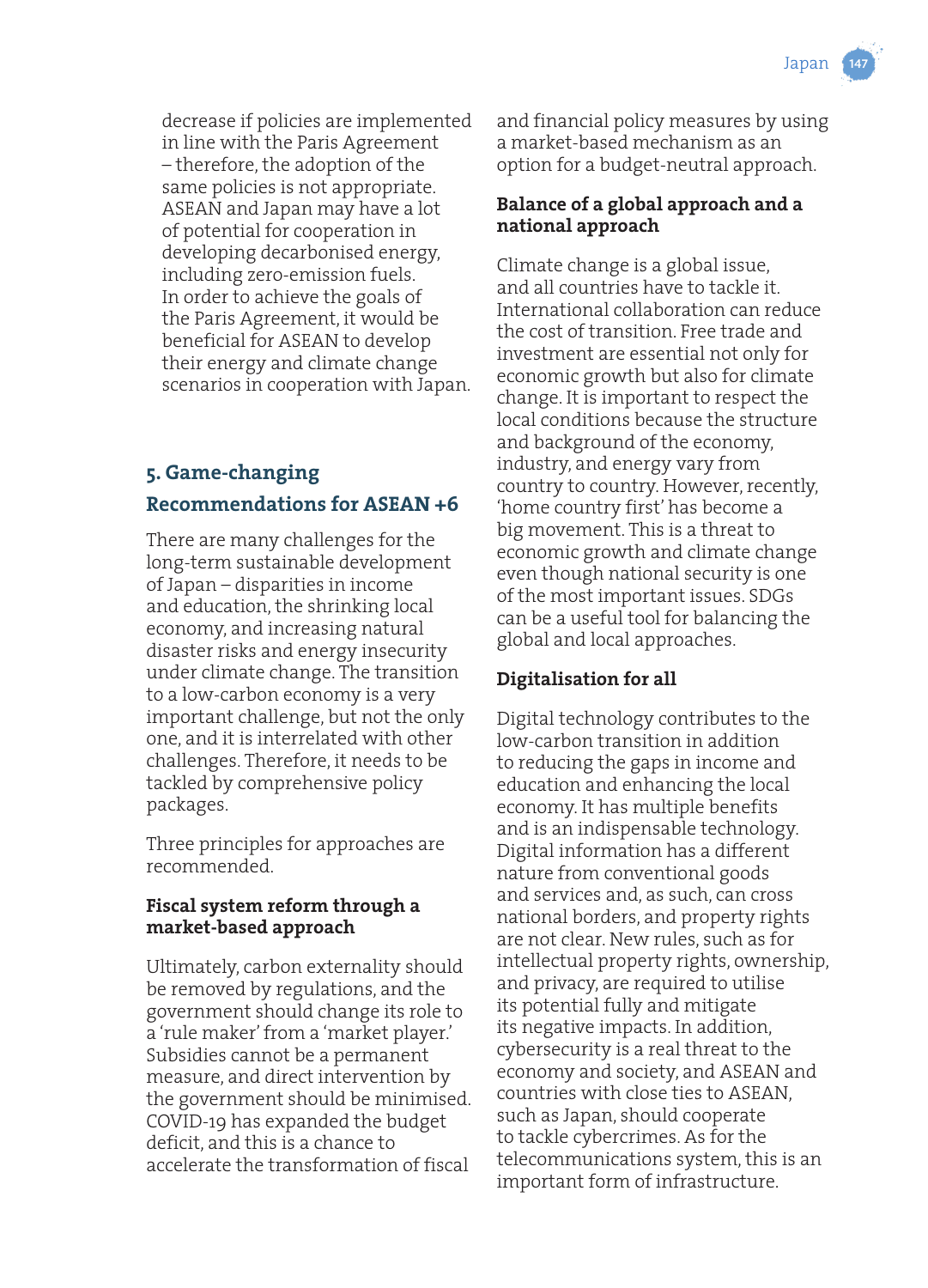# **REFERENCES**

- Bank of Japan (BOJ) (2020), Establishment of 'Basic Guidelines for the Special Checking Account System to Strengthen Regional Finance'. BOJ. https://www.boj.or.jp/announcements/release\_2020/rel201225g.pdf (accessed 28 June 2021).
- BOJ (2021), Monetary Policy Management for the Time Being, Policy Board and Monetary Policy Committee on 18 June. BOJ. https://www.boj.or.jp/ announcements/release\_2021/k210618a.pdf (accessed 28 June 2021).
- Cabinet Office (2020), Basic Policy for Economic and Fiscal Management and Reform 2021. Cabinet Office. https://www5.cao.go.jp/keizai-shimon/ kaigi/cabinet/2020/2020\_basicpolicies\_ja.pdf (accessed 19 June 2021).
- Cabinet Office (2021), Basic Policy for Economic and Fiscal Management and Reform 2021. Cabinet Office. https://www5.cao.go.jp/keizai-shimon/ kaigi/cabinet/2021/2021\_basicpolicies\_ja.pdf (accessed 19 June 2021).
- International Emission Trading Association (IETA) (2019), The Economic Potential of Article 6 of the Paris Agreement and Implementation Challenges. IETA. https://www.ieta.org/resources/International\_WG/ Article6/CLPC\_A6%20report\_no%20crops.pdf (accessed 6 September 2020).
- International Energy Agency (IEA) (2020), Sustainable Recovery, June 2020. https://www.iea.org/reports/sustainable-recovery (accessed 28 August 2021).
- IEA (2021), World Energy Investment 2021. Paris: IEA. https://iea.blob.core. windows.net/assets/5e6b3821-bb8f-4df4-a88b-e891cd8251e3/WorldEnergyInvestment2021.pdf (accessed 26 June 2021).
- International Monetary Fund (IMF) (2020), World Economic Outlook Update, June 2020. Washington, DC: IMF. https://www.imf.org/en/Publications/WEO/Issues/2020/06/24/WEOUpdateJune2020 (accessed 12 September 2020).
- IMF (2021), World Economic Outlook. Washington, DC: IMF. https://www. imf.org/en/Publications/WEO/Issues/2021/03/23/world-economic-outlook-april-2021 (accessed 19 June 2021).